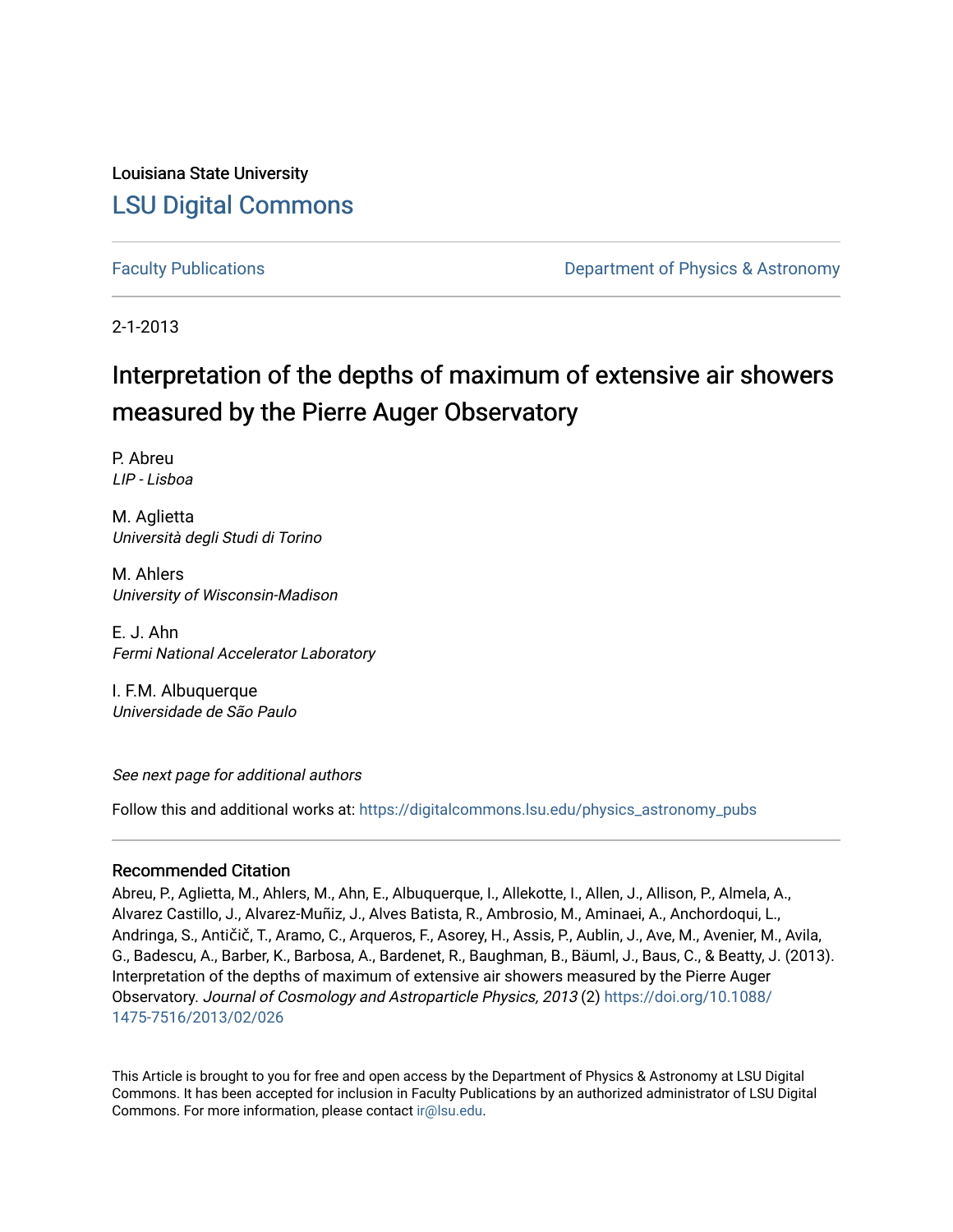#### Authors

P. Abreu, M. Aglietta, M. Ahlers, E. J. Ahn, I. F.M. Albuquerque, I. Allekotte, J. Allen, P. Allison, A. Almela, J. Alvarez Castillo, J. Alvarez-Muñiz, R. Alves Batista, M. Ambrosio, A. Aminaei, L. Anchordoqui, S. Andringa, T. Antičič, C. Aramo, F. Arqueros, H. Asorey, P. Assis, J. Aublin, M. Ave, M. Avenier, G. Avila, A. M. Badescu, K. B. Barber, A. F. Barbosa, R. Bardenet, B. Baughman, J. Bäuml, C. Baus, and J. J. Beatty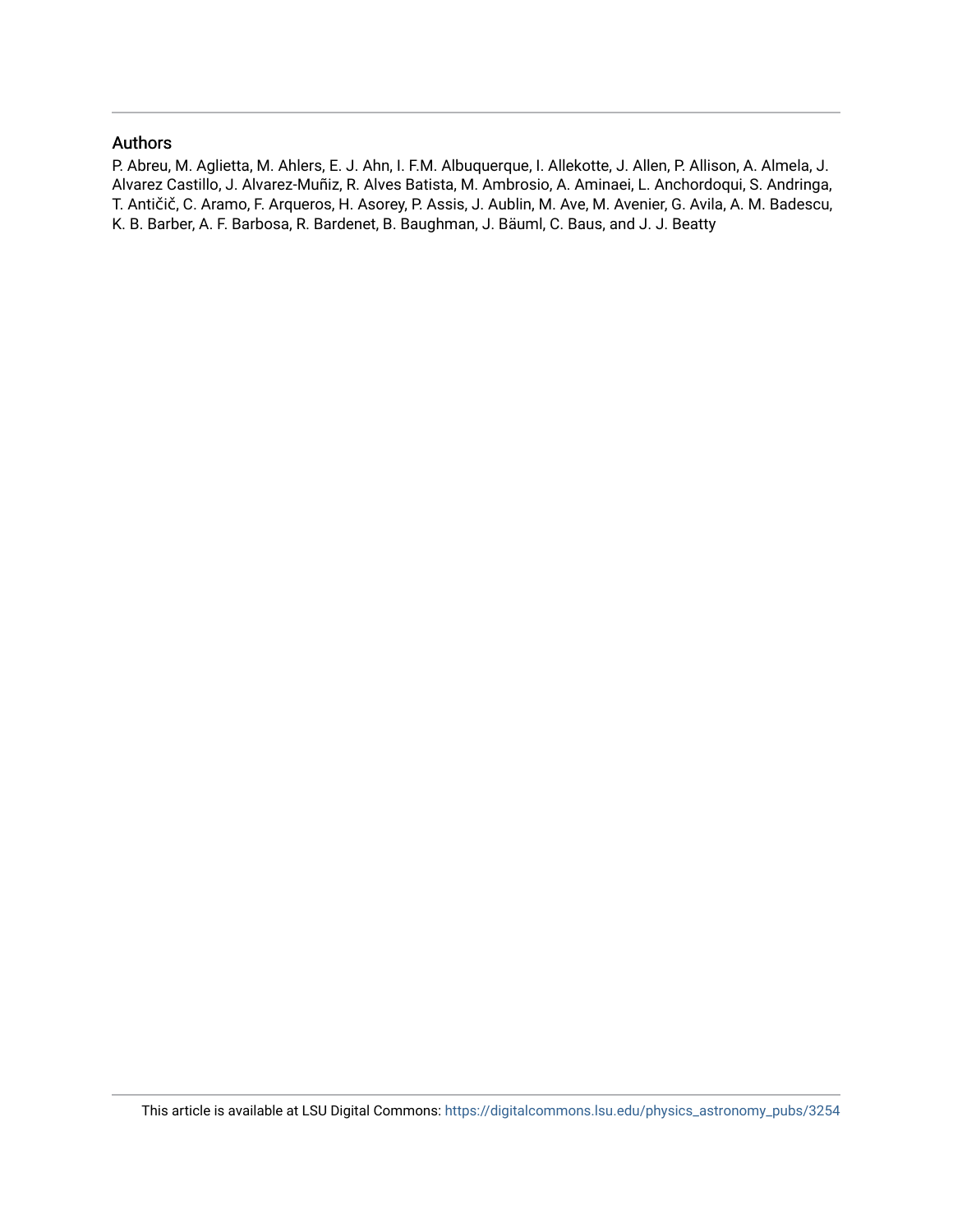

[Home](http://iopscience.iop.org/) [Search](http://iopscience.iop.org/search) [Collections](http://iopscience.iop.org/collections) [Journals](http://iopscience.iop.org/journals) [About](http://iopscience.iop.org/page/aboutioppublishing) [Contact us](http://iopscience.iop.org/contact) [My IOPscience](http://iopscience.iop.org/myiopscience)

 Interpretation of the depths of maximum of extensive air showers measured by the Pierre Auger Observatory

This article has been downloaded from IOPscience. Please scroll down to see the full text article.

JCAP02(2013)026

(http://iopscience.iop.org/1475-7516/2013/02/026)

View [the table of contents for this issue](http://iopscience.iop.org/1475-7516/2013/02), or go to the [journal homepage](http://iopscience.iop.org/1475-7516) for more

Download details: IP Address: 146.139.228.12 The article was downloaded on 19/06/2013 at 21:43

Please note that [terms and conditions apply.](http://iopscience.iop.org/page/terms)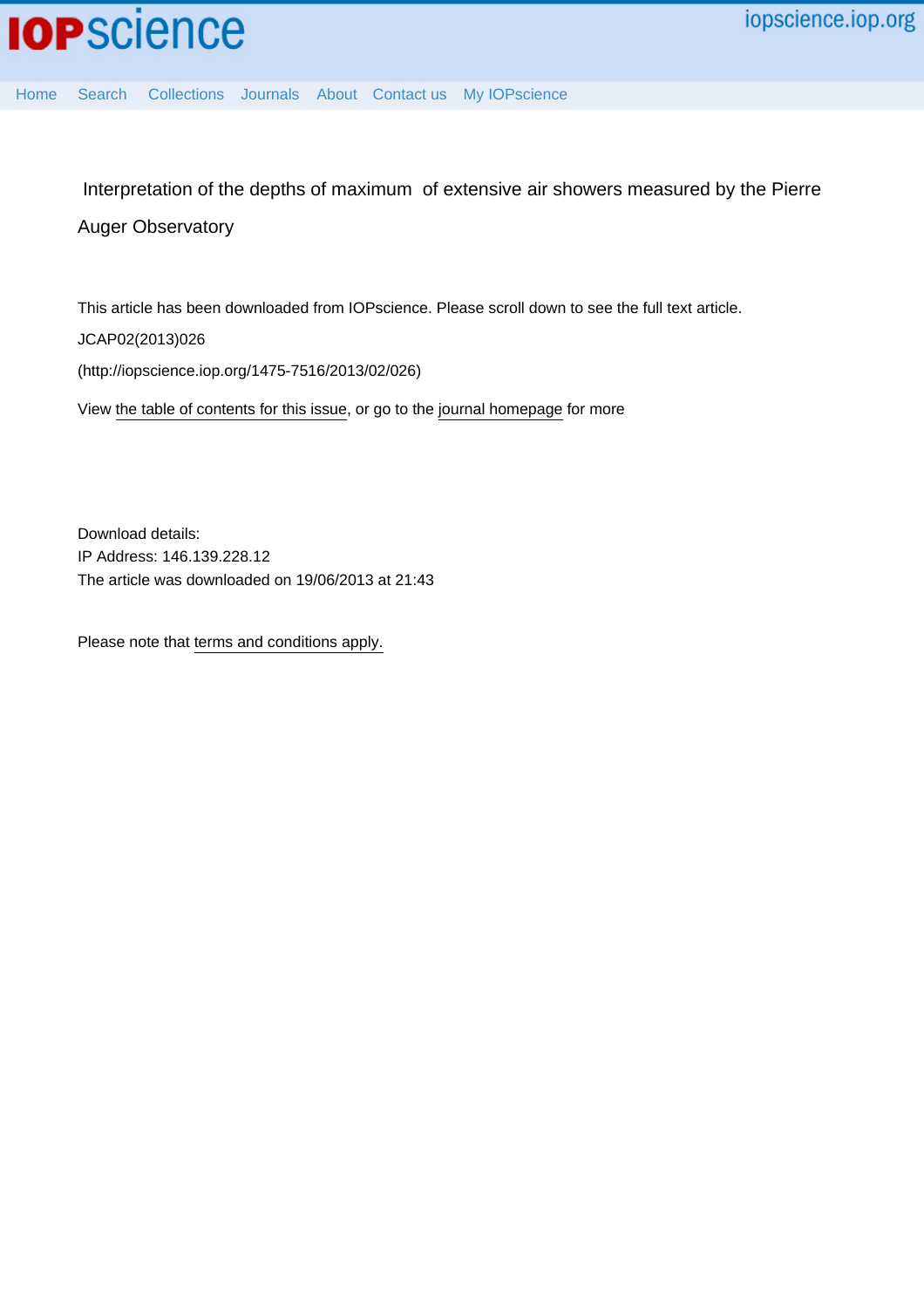# **Journal of Cosmology and Astroparticle Physics**

# Interpretation of the depths of maximum of extensive air showers measured by the Pierre Auger **Observatory**

### The Pierre Auger collaboration

E-mail: auger [spokespersons@fnal.gov](mailto:auger_spokespersons@fnal.gov)

Received December 14, 2012 Accepted January 26, 2013 Published February 19, 2013

Abstract. To interpret the mean depth of cosmic ray air shower maximum and its dispersion, we parametrize those two observables as functions of the first two moments of the ln A distribution. We examine the goodness of this simple method through simulations of test mass distributions. The application of the parameterization to Pierre Auger Observatory data allows one to study the energy dependence of the mean ln A and of its variance under the assumption of selected hadronic interaction models. We discuss possible implications of these dependences in term of interaction models and astrophysical cosmic ray sources.

Keywords: ultra high energy cosmic rays, cosmic ray experiments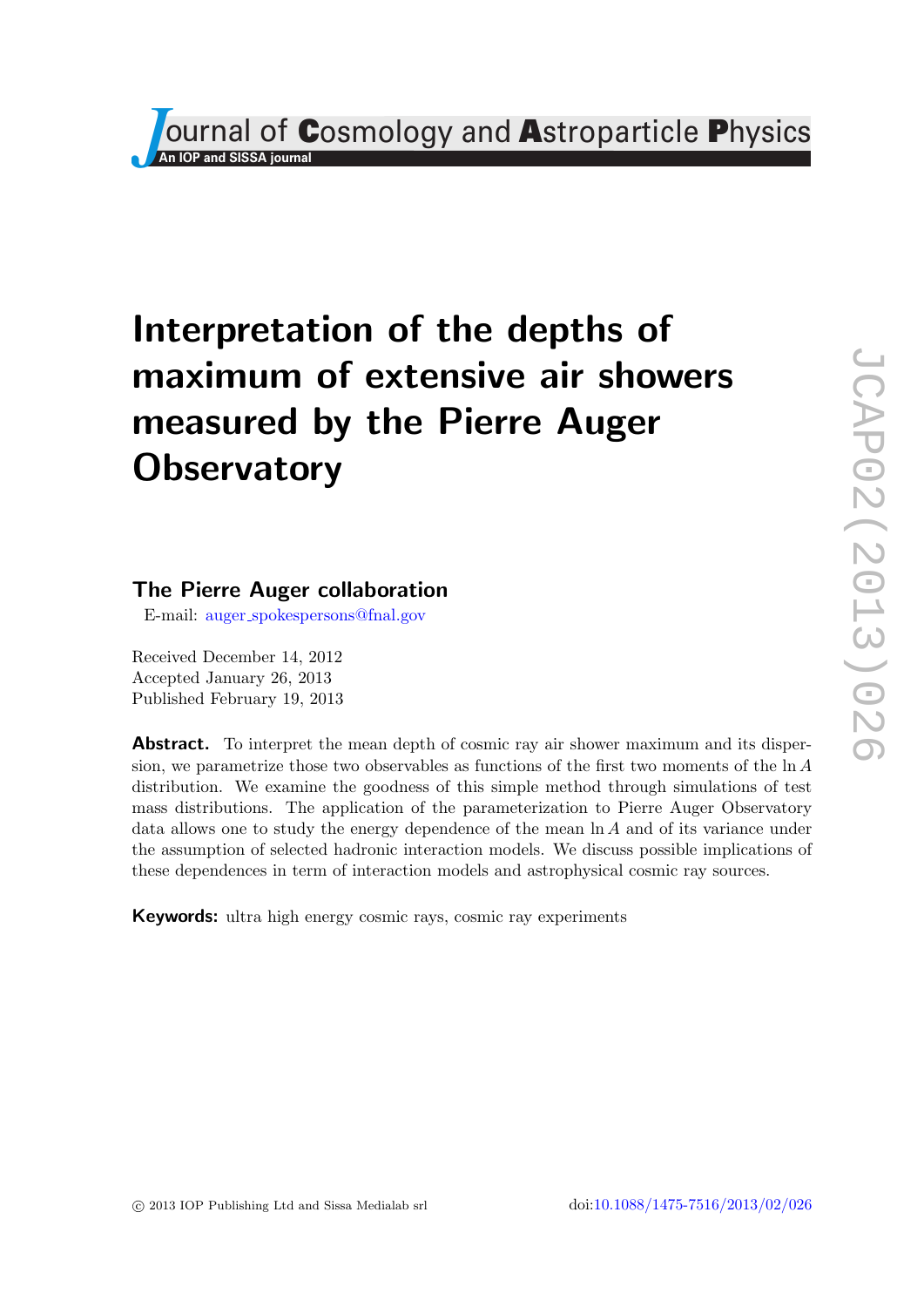#### Contents

|                                | 1 Introduction                                                                        | 1            |  |
|--------------------------------|---------------------------------------------------------------------------------------|--------------|--|
|                                | 2 A method to interpret $\langle X_{\text{max}} \rangle$ and $\sigma(X_{\text{max}})$ | $\mathbf{2}$ |  |
|                                | 3 Testing the method with simulation                                                  | 3            |  |
|                                | 4 Application to data                                                                 | 6            |  |
|                                | 5 Discussion                                                                          | 9            |  |
|                                | 6 Conclusions                                                                         | 11           |  |
|                                | A Parameterization of the shower mean depth and its fluctuations                      | 12           |  |
| The Pierre Auger collaboration |                                                                                       |              |  |

#### <span id="page-4-0"></span>1 Introduction

The most commonly used shower observables for the study of the composition of Ultra High Energy Cosmic Rays (UHECR) are the mean value of the depth of shower maximum,  $\langle X_{\text{max}}\rangle$ , and its dispersion,  $\sigma(X_{\text{max}})$ . Inferring the mass composition from these measurements is subject to some level of uncertainty. This is because their conversion to mass relies on the use of shower simulation codes which include the assumption of a hadronic interaction model. The various interaction models [\[1\]](#page-17-0) have in common the ability to fit lower energy accelerator data. However, different physical assumptions are used to extrapolate these low energy interaction properties to higher energies. Consequently they provide different expectations for  $\langle X_{\text{max}} \rangle$  and  $\sigma(X_{\text{max}})$ . The first aim of this paper is to discuss how the mean value of the depth of shower maximum and its dispersion can be used to interpret mass composition even in the presence of uncertainties in the hadronic interaction modeling.

Furthermore, we discuss the different roles of the two observables,  $\langle X_{\text{max}} \rangle$  and  $\sigma(X_{\text{max}})$ , with respect to mass composition. In the interpretation of data they are often used as different, and independent, aspects of the same phenomenon. However it is not true to say that both parameters reflect the cosmic ray composition to the same extent. According to the superposition model [\[2\]](#page-17-1)  $\langle X_{\text{max}} \rangle$  is linear in  $\langle \ln A \rangle$  and therefore it actually measures mass composition for both pure and mixed compositions. But, we will show that the behaviour of  $\sigma(X_{\text{max}})$  is more complex to interpret as there is no one-to-one correspondence between its value and a given mean log mass. Only in the case of pure composition is this correspondence unique.

In this paper we refine the analysis method originally proposed by Linsley [\[3,](#page-17-2) [4\]](#page-17-3) and apply it to the Auger data. The Pierre Auger Collaboration has published results on the mean and dispersion of the  $X_{\text{max}}$  distribution at energies above  $10^{18} \text{ eV}$  [\[5,](#page-17-4) [6\]](#page-17-5). In this work we apply the proposed method to convert those observables to the first moments of the log mass distribution, namely  $\langle \ln A \rangle$  and  $\sigma_{\ln A}^2$ .

The paper is organized as follows. In section [2](#page-5-0) we discuss the parameterization for  $\langle X_{\rm max} \rangle$  and  $\sigma(X_{\rm max})$ . In section [3](#page-6-0) we test the method with shower simulations assuming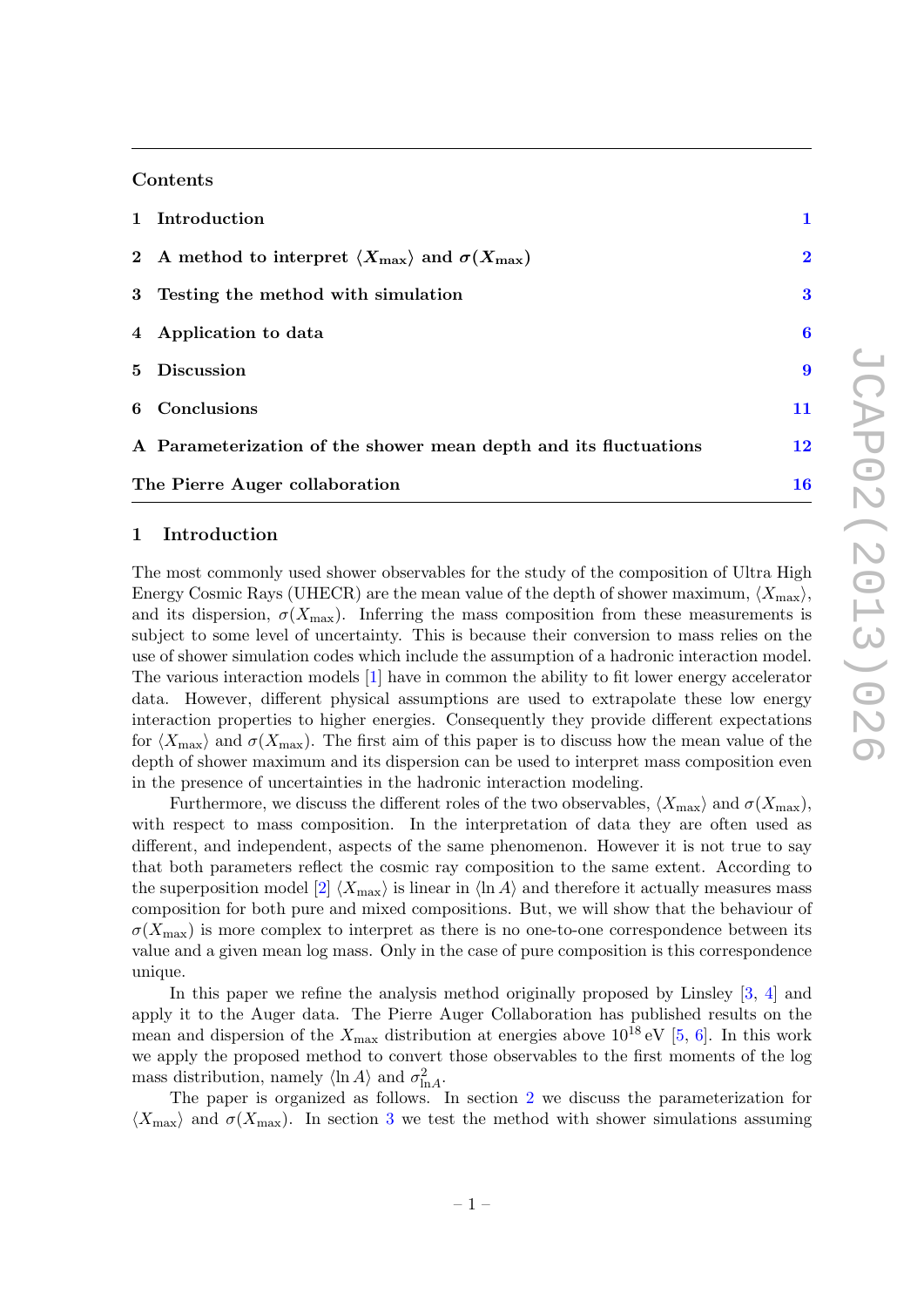different mass distributions. Section [4](#page-9-0) describes the application of the method to data. The discussion of the results and the conclusions follow in sections [5](#page-12-0) and [6](#page-14-0) respectively. The details of the parameterization and the best fit values for the hadronic interaction models are summarized in appendix [A.](#page-15-0)

#### <span id="page-5-0"></span>2 A method to interpret  $\langle X_{\text{max}} \rangle$  and  $\sigma(X_{\text{max}})$

The interpretation of  $\langle X_{\text{max}} \rangle$  and  $\sigma(X_{\text{max}})$  can be simplified by making use of an analysis method based on the generalized Heitler model of extensive air showers [\[7\]](#page-17-6). In this context  $\langle X_{\text{max}} \rangle$  is a linear function of the logarithm of the shower energy per nucleon:

<span id="page-5-1"></span>
$$
\langle X_{\text{max}} \rangle = X_0 + D \log_{10} \left( \frac{E}{E_0 A} \right), \qquad (2.1)
$$

where  $X_0$  is the mean depth of proton showers at energy  $E_0$  and D is the elongation rate [\[8–](#page-17-7) [10\]](#page-17-8), i.e., the change of  $\langle X_{\text{max}} \rangle$  per decade of energy. The High Energy hadronic interaction models used in this work are EPOS 1.99 [\[11\]](#page-17-9), Sibyll 2.1 [\[12\]](#page-17-10), QGSJet 01 [\[13\]](#page-17-11) and QGSJet II [\[14\]](#page-17-12). Simulated data show that eq. [\(2.1\)](#page-5-1) gives a fair description of EPOS and Sibyll results in the full range of interest for this work,  $10^{18}$  to  $10^{20}$  eV, but does not reproduce accurately QGSJet models. For this reason we generalize the original representation as:

<span id="page-5-2"></span>
$$
\langle X_{\text{max}} \rangle = X_0 + D \log_{10} \left( \frac{E}{E_0 A} \right) + \xi \ln A + \delta \ln A \log_{10} \left( \frac{E}{E_0} \right), \tag{2.2}
$$

where the parameters  $\xi$  and  $\delta$  are expected to be zero if the model predictions are compatible with the superposition result  $(2.1)$ .

For nuclei of the same mass A one expects the shower maximum to be on average:

<span id="page-5-3"></span>
$$
\langle X_{\text{max}} \rangle = \langle X_{\text{max}} \rangle_p + f_E \ln A, \qquad (2.3)
$$

and its dispersion to be only influenced by shower-to-shower fluctuations:

$$
\sigma^2(X_{\text{max}}) = \sigma_{\text{sh}}^2(\ln A) \tag{2.4}
$$

Here  $\langle X_{\text{max}}\rangle_p$  denotes the mean depth at maximum of proton showers, as obtained from either eq. [\(2.1\)](#page-5-1) or [\(2.2\)](#page-5-2), and  $\sigma_{\rm sh}^2(\ln A)$  is the  $X_{\rm max}$  variance for mass  $A, \sigma_{\rm sh}^2(\ln A) = \sigma^2(X_{\rm max}|\ln A)$ . The energy dependent parameter  $f_E$  appearing in  $(2.3)$  is:

$$
f_E = \xi - \frac{D}{\ln 10} + \delta \log_{10} \left(\frac{E}{E_0}\right). \tag{2.5}
$$

The values of the parameters  $X_0$ ,  $D$ ,  $\xi$ ,  $\delta$  depend on the specific hadronic interaction model. In this work they are obtained from CONEX [\[15\]](#page-17-13) shower simulations as described in appendix [A.](#page-15-0)

In the case of a mixed composition at the top of the atmosphere, the mean and variance of  $X_{\text{max}}$  depend on the lnA distribution. There are two independent sources of fluctuations: the intrinsic shower-to-shower fluctuations and the  $\ln A$  dispersion arising from the mass distribution. The first term gives rise to  $\langle \sigma_{sh}^2 \rangle$ , the average variance of  $X_{\text{max}}$  weighted according to the lnA distribution. The second contribution can be written as  $\left(\frac{d\langle X_{\text{max}}\rangle}{d\ln A}\right)$  $\frac{\langle X_{\rm max} \rangle}{d {\rm ln} A} \Big)^2 \, \sigma^2_{{\rm ln} A}$ where  $\sigma_{\ln A}^2$  is the variance of the ln A distribution. We can finally write for the two profile observables:

<span id="page-5-4"></span>
$$
\langle X_{\text{max}} \rangle = \langle X_{\text{max}} \rangle_p + f_E \langle \ln A \rangle \tag{2.6}
$$

$$
\sigma^2(X_{\text{max}}) = \langle \sigma_{\text{sh}}^2 \rangle + f_E^2 \sigma_{\text{ln}A}^2 \,. \tag{2.7}
$$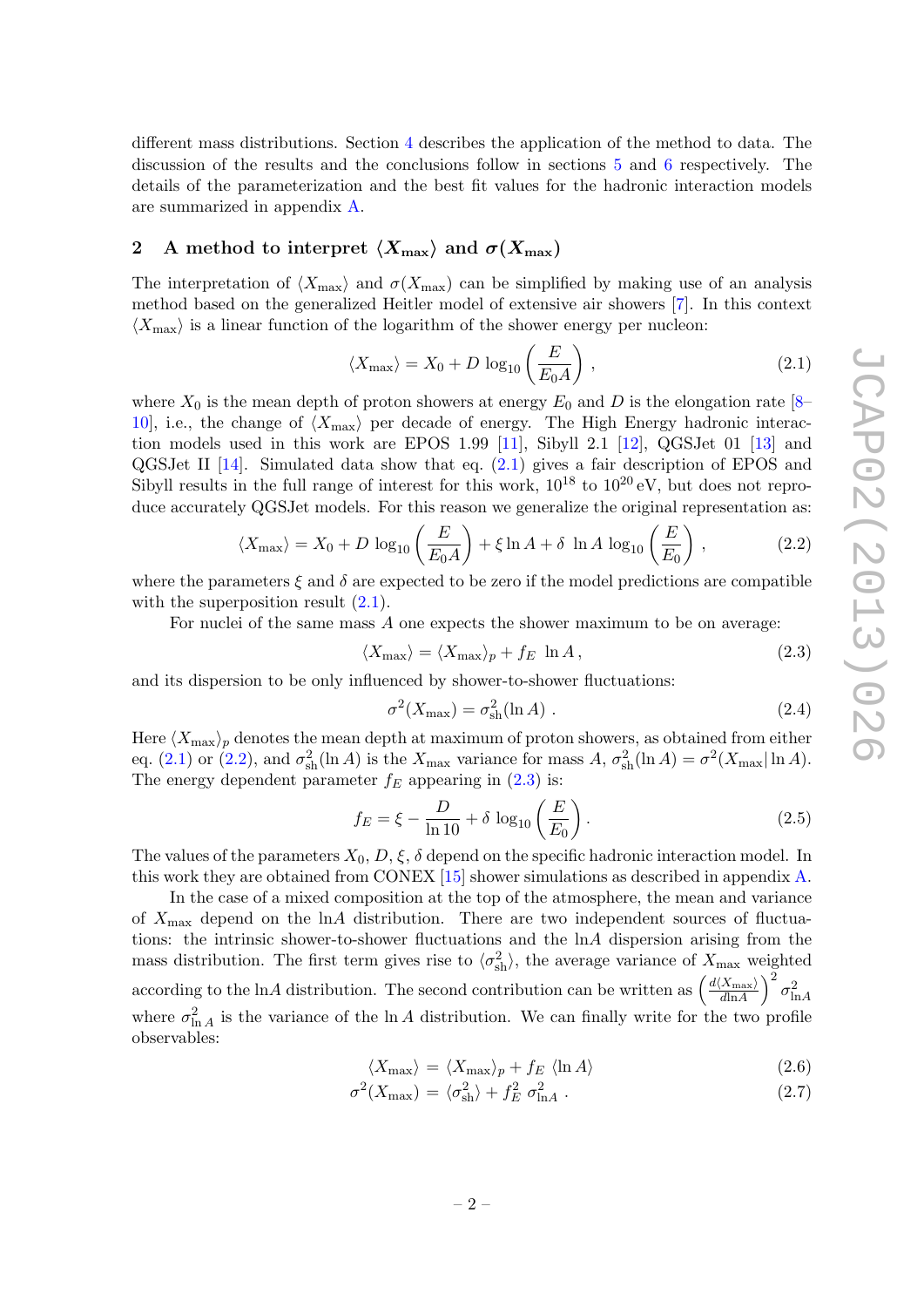The two equations depend on energy through the parameters but also via  $\langle \sigma_{sh}^2 \rangle$  and the possible dependence of the two moments of the ln A distribution.

To obtain an explicit expression for  $\langle \sigma_{sh}^2 \rangle$  we need a parameterization for  $\sigma_{sh}^2(\ln A)$ . We assume a quadratic law in ln A:

<span id="page-6-1"></span>
$$
\sigma_{\rm sh}^2(\ln A) = \sigma_p^2[1 + a \ln A + b(\ln A)^2],\tag{2.8}
$$

where  $\sigma_p^2$  is the  $X_{\text{max}}$  variance for proton showers. The evolution of  $\sigma_{sh}^2(\ln A)$  with energy is included in  $\sigma_p^2$  and the parameter a:

<span id="page-6-4"></span>
$$
\sigma_p^2 = p_0 + p_1 \log_{10} \left(\frac{E}{E_0}\right) + p_2 \left[\log_{10} \left(\frac{E}{E_0}\right)\right]^2 \quad \text{and} \quad a = a_0 + a_1 \log_{10} \left(\frac{E}{E_0}\right). \tag{2.9}
$$

The parameters  $p_0$ ,  $p_1$ ,  $p_2$ ,  $a_0$ ,  $a_1$ , b depend on hadronic interactions: the values used in the paper are given in appendix [A.](#page-15-0)

Using measurements of  $\langle X_{\text{max}} \rangle$  and  $\sigma(X_{\text{max}})$ , equations [\(2.6\)](#page-5-4) and [\(2.7\)](#page-5-4) can be inverted to get the first two moments of the  $\ln A$  distribution. From eq.  $(2.6)$  one gets:

<span id="page-6-2"></span>
$$
\langle \ln A \rangle = \frac{\langle X_{\text{max}} \rangle - \langle X_{\text{max}} \rangle_p}{f_E} \ . \tag{2.10}
$$

Averaging eq.  $(2.8)$  on  $\ln A$  one obtains:

$$
\langle \sigma_{\rm sh}^2 \rangle = \sigma_p^2 [1 + a \langle \ln A \rangle + b \langle (\ln A)^2 \rangle] \ . \tag{2.11}
$$

Substituting in eq.  $(2.7)$  we get:

$$
\sigma^2(X_{\text{max}}) = \sigma_p^2[1 + a\langle \ln A \rangle + b\langle (\ln A)^2 \rangle] + f_E^2 \sigma_{\ln A}^2. \tag{2.12}
$$

But by definition  $\langle (\ln A)^2 \rangle = \sigma_{\ln A}^2 + \langle \ln A \rangle^2$ . Solving in  $\sigma_{\ln A}^2$  one finally obtains:

<span id="page-6-3"></span>
$$
\sigma_{\ln A}^2 = \frac{\sigma^2 (X_{\text{max}}) - \sigma_{\text{sh}}^2 (\langle \ln A \rangle)}{b \sigma_p^2 + f_E^2} \tag{2.13}
$$

Equations  $(2.10)$  and  $(2.13)$  are the key tools used throughout this work for interpreting Pierre Auger Observatory data in terms of mass composition and assessing the validity of available hadronic interaction models.

#### <span id="page-6-0"></span>3 Testing the method with simulation

Equations  $(2.6)$  and  $(2.7)$  can be tested with simulations. They contain parameters depending on the hadronic interaction properties and on the mass distribution of nuclei. The mass distribution of nuclei refers to those nuclei hitting the Earth's atmosphere: it does not matter what is the source of the mass dispersion, either a mixed composition at injection or the dispersion caused by propagation. So, in order to test the method we will simply use different test distributions of the masses at the top of the atmosphere.

For this purpose we have chosen three different mass distributions:

1. A distribution uniform in  $\ln A$  from  $\ln(1)$  to  $\ln(56)$  and independent of energy. The values of  $\langle \ln A \rangle$  and  $\sigma_{\ln A}$  are respectively 2.01 and 1.16.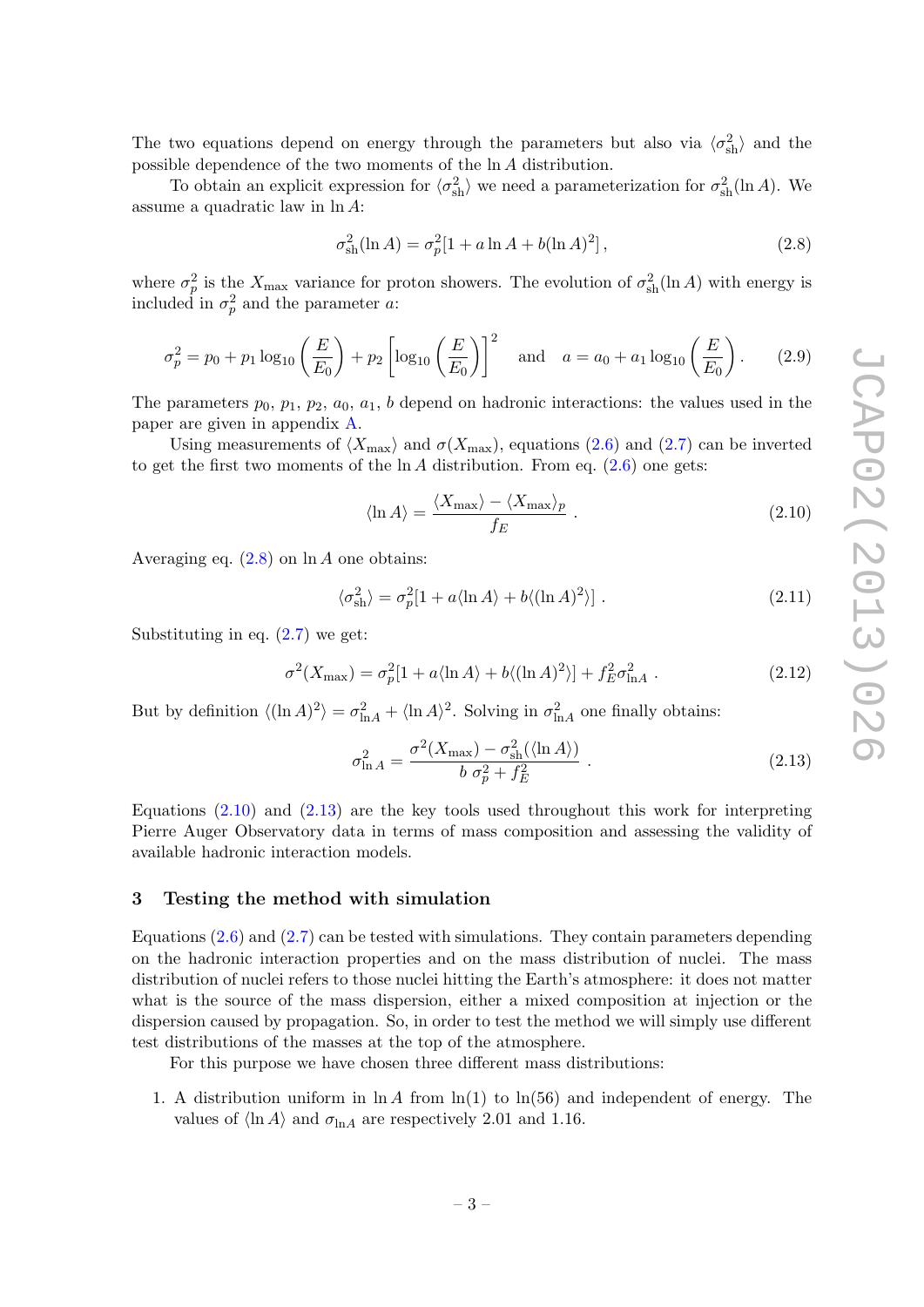

<span id="page-7-0"></span>Figure 1.  $\langle X_{\text{max}} \rangle$  and  $\sigma(X_{\text{max}})$  as a function of log<sub>10</sub>(E/eV) for three different mass distribution hypotheses (see text). Full circles are calculated from the resulting  $X_{\text{max}}$  distributions from the CONEX simulations. Sibyll 2.1 has been chosen for hadronic interactions. The dashed lines show equations [\(2.6\)](#page-5-4) for  $\langle X_{\text{max}} \rangle$  and [\(2.7\)](#page-5-4) for  $\sigma(X_{\text{max}})$ . The dot-dashed line refers to the contribution of the first term in [\(2.7\)](#page-5-4).

- 2. A Gaussian ln A distribution with  $\langle \ln A \rangle$  increasing linearly with log E from ln(4) at  $10^{18}$  eV to ln(14) at  $10^{20}$  eV and  $\sigma_{\ln A} = 0.75$  independent of energy. The Gaussian is truncated to less than 2 sigmas to avoid unphysical mass values. In this case the lnA dispersion is fixed and equal to 0.66 but  $\langle \ln A \rangle$  varies with energy.
- 3. Two masses, H and Fe, with proton fraction  $H/(H + Fe)$  decreasing linearly with log E from 1 at  $10^{18}$  eV to 0 at  $10^{20}$  eV. In this case, both  $\langle \ln A \rangle$  and  $\sigma_{\ln A}$  vary with energy.

Figure [1](#page-7-0) shows the result of the test for the three mass distribution hypotheses. To generate the  $X_{\text{max}}$  distributions we have used CONEX [\[15\]](#page-17-13) showers with Sibyll 2.1 [\[12\]](#page-17-10) as the hadronic interaction model. These distributions do not include detector effects. For each test mass hypothesis, the mean and RMS are retrieved from the resulting  $X_{\text{max}}$  distribution obtained from the simulations. These are shown as full circles,  $\langle X_{\text{max}} \rangle$  and  $\sigma(X_{\text{max}})$  in left and right panels respectively. The dashed lines are calculated using equations [\(2.6\)](#page-5-4) and [\(2.7\)](#page-5-4) for the three different mass hypotheses by using only the first two moments  $\langle \ln A \rangle$  and  $\sigma_{\ln A}$ .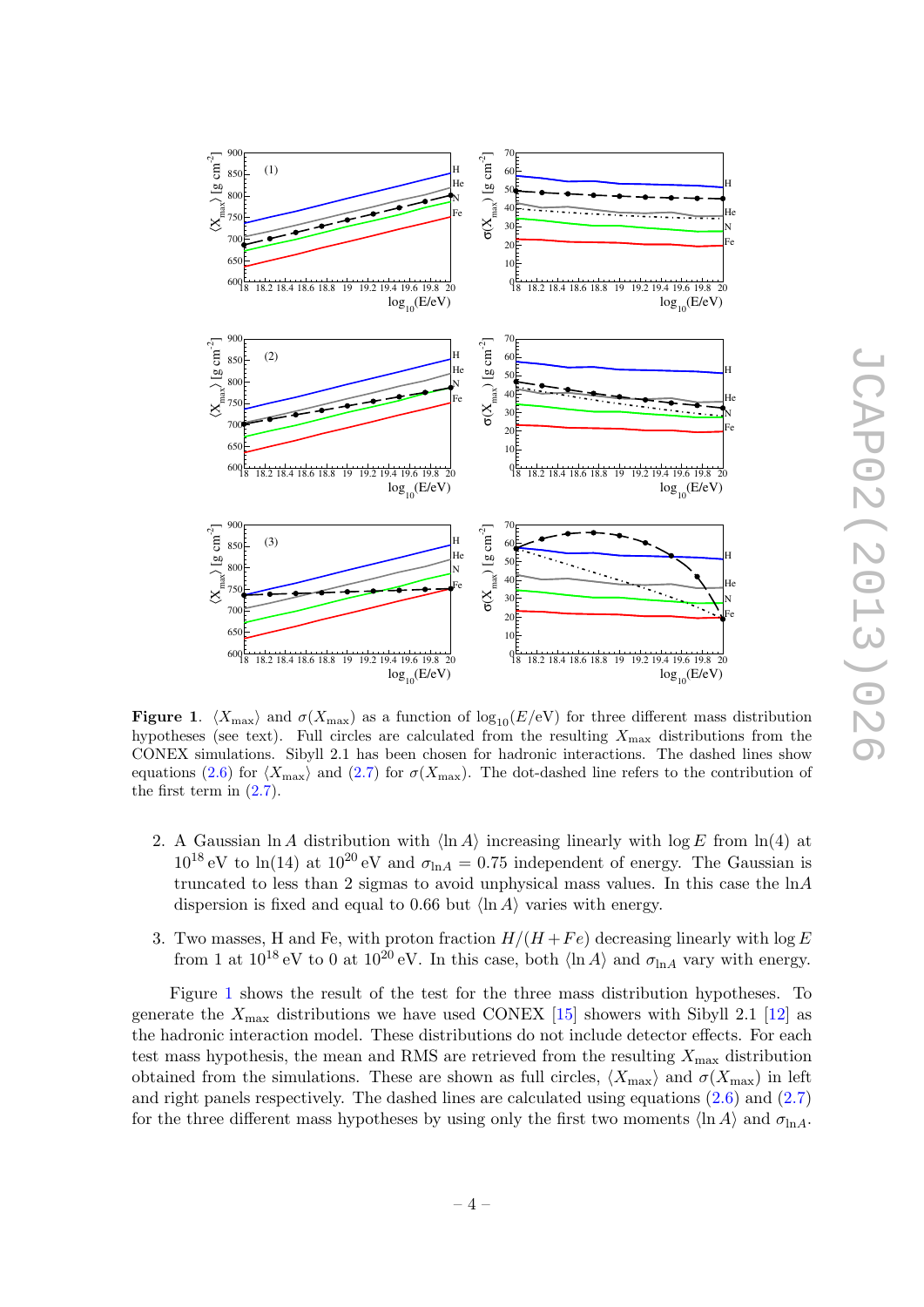

**JCAP02(2013)026** JCAP02(2013)026

<span id="page-8-0"></span>Figure 2.  $\langle \ln A \rangle$  and  $\sigma_{\ln A}^2$  as a function of  $\log_{10}(E/\text{eV})$  for three different mass distribution hypotheses. Sibyll 2.1 is the hadronic interaction model. Full circles refer to the values obtained directly from the input mass distributions. The dashed lines show  $\langle \ln A \rangle$  and  $\sigma_{\ln A}^2$  calculated using equations [\(2.10\)](#page-6-2) and [\(2.13\)](#page-6-3). The dotted lines refer to the calculation of the same variables using the parameterization for QGSJet II in  $(2.10)$  and  $(2.13)$ .

One can see that, despite the simple assumptions made, good agreement is achieved for all the three mass distributions. The dot-dashed line refers to the contribution of the first term in eq.  $(2.7)$ . The comparison between the two lines (dashed vs. dot-dashed) highlights how different the interpretation of  $\sigma(X_{\text{max}})$  data can be if one does not take into account the mass dispersion term.

The inverse equations  $(2.10)$  and  $(2.13)$  have also been tested using Monte Carlo simulation. In this case  $\langle \ln A \rangle$  and  $\sigma_{\ln A}^2$  have been obtained as a function of  $\log_{10}(E/\text{eV})$  directly from the input mass distributions. These values are shown as full circles in figure [2.](#page-8-0) The  $\langle X_{\text{max}} \rangle$  and  $\sigma(X_{\text{max}})$  retrieved from the corresponding  $X_{\text{max}}$  distributions are used in equa-tions [\(2.10\)](#page-6-2) and [\(2.13\)](#page-6-3) to get  $\langle \ln A \rangle$  and  $\sigma_{\ln A}^2$  $\sigma_{\ln A}^2$ . These are shown in figure 2 as dashed lines. Also in this case, the comparison is quite successful.

The simulated data sample can also be used to estimate the systematic uncertainty in the calculation of the moments of the  $X_{\text{max}}$  (ln A) distribution induced by the missing knowl-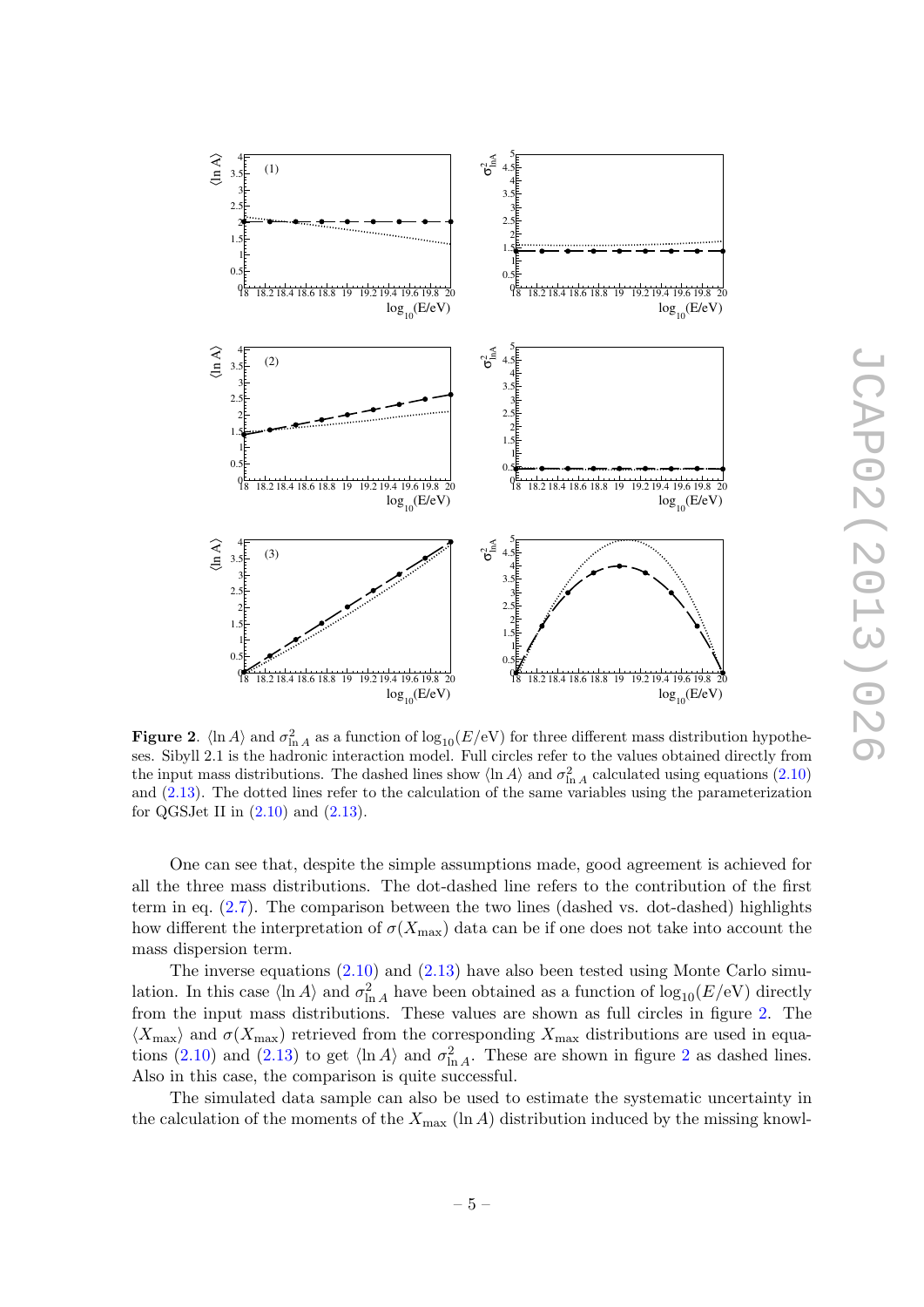

<span id="page-9-1"></span>**Figure 3.**  $\langle X_{\text{max}} \rangle$  (left) and  $\sigma(X_{\text{max}})$  (right) as a function of  $\log_{10}(E/\text{eV})$  from Pierre Auger Observatory data [\[6,](#page-17-5) [22\]](#page-18-0). Data (full circles) are shown with statistical errors. Systematic uncertainties are represented as bands.

edge of the hadronic interaction mechanism. This study is pursued using simulated showers generated with a given model together with parameters of another model in equations [\(2.6\)](#page-5-4) and [\(2.7\)](#page-5-4) for the profile variables, and [\(2.10\)](#page-6-2) and [\(2.13\)](#page-6-3) for the log mass variables. An example of this procedure is shown in figure [2](#page-8-0) where the dotted lines show the calculation with the parameters of QGSJet II and the full circles refer to data simulated with Sibyll 2.1. As a summary of these cross-model checks, we find mean absolute deviations of 4 to 27 g cm<sup>-2</sup> for  $\langle X_{\rm max} \rangle$  and 1 to 5.4 g cm<sup>-2</sup> for  $\sigma(X_{\rm max})$ , where the maximum deviations are obtained crossing EPOS with QGSjetII. The same study done for the moments of the log mass distribution gives mean absolute deviations of 0.2 to 1.2 for  $\langle \ln A \rangle$  and 0.02 to 0.5 for  $\sigma_{\ln A}^2$ . In this case the maximum values refer to EPOS vs. QGSJet 01 for the first moment and QGSJet II vs. QGSJet 01 for the second.

#### <span id="page-9-0"></span>4 Application to data

At ultra-high energies, shower development can be directly measured using fluorescence and Cherenkov light profiles. Mean  $X_{\text{max}}$  data as a function of energy are available from Fly's Eye [\[16\]](#page-17-14), HiRes [\[17,](#page-17-15) [18\]](#page-17-16), Auger [\[5\]](#page-17-4), Yakutsk [\[19\]](#page-17-17) and Telescope Array [\[20\]](#page-18-1).  $\langle X_{\rm max} \rangle$  data were complemented with fluctuation measurements as early as 1980s (see e.g. [\[21\]](#page-18-2) and references therein) but only recently have precise optical detector measurements become available [\[5,](#page-17-4) [18,](#page-17-16) [19\]](#page-17-17).

The Pierre Auger Collaboration has published results on the mean and dispersion of the  $X_{\text{max}}$  distribution at energies above  $10^{18}$  eV [\[5\]](#page-17-4). Here we apply the method presented in this work to an updated dataset available in  $[6, 22]$  $[6, 22]$  $[6, 22]$ . These data are shown in figure [3.](#page-9-1)

In the Auger analysis [\[5\]](#page-17-4), the events are selected using fiducial volume cuts based on the shower geometry. This ensures that the viewable  $X_{\text{max}}$  range for each shower is large enough to accommodate the full  $X_{\text{max}}$  distribution. Also, the detector resolution is accounted for by subtracting in quadrature its contribution to the measured dispersion. This allows the direct conversion to the moments of the  $\ln A$  distribution using equations [\(2.10\)](#page-6-2) and [\(2.13\)](#page-6-3) without the need of more complex treatment, such as is required in the presence of acceptance biases [\[23,](#page-18-3) [24\]](#page-18-4).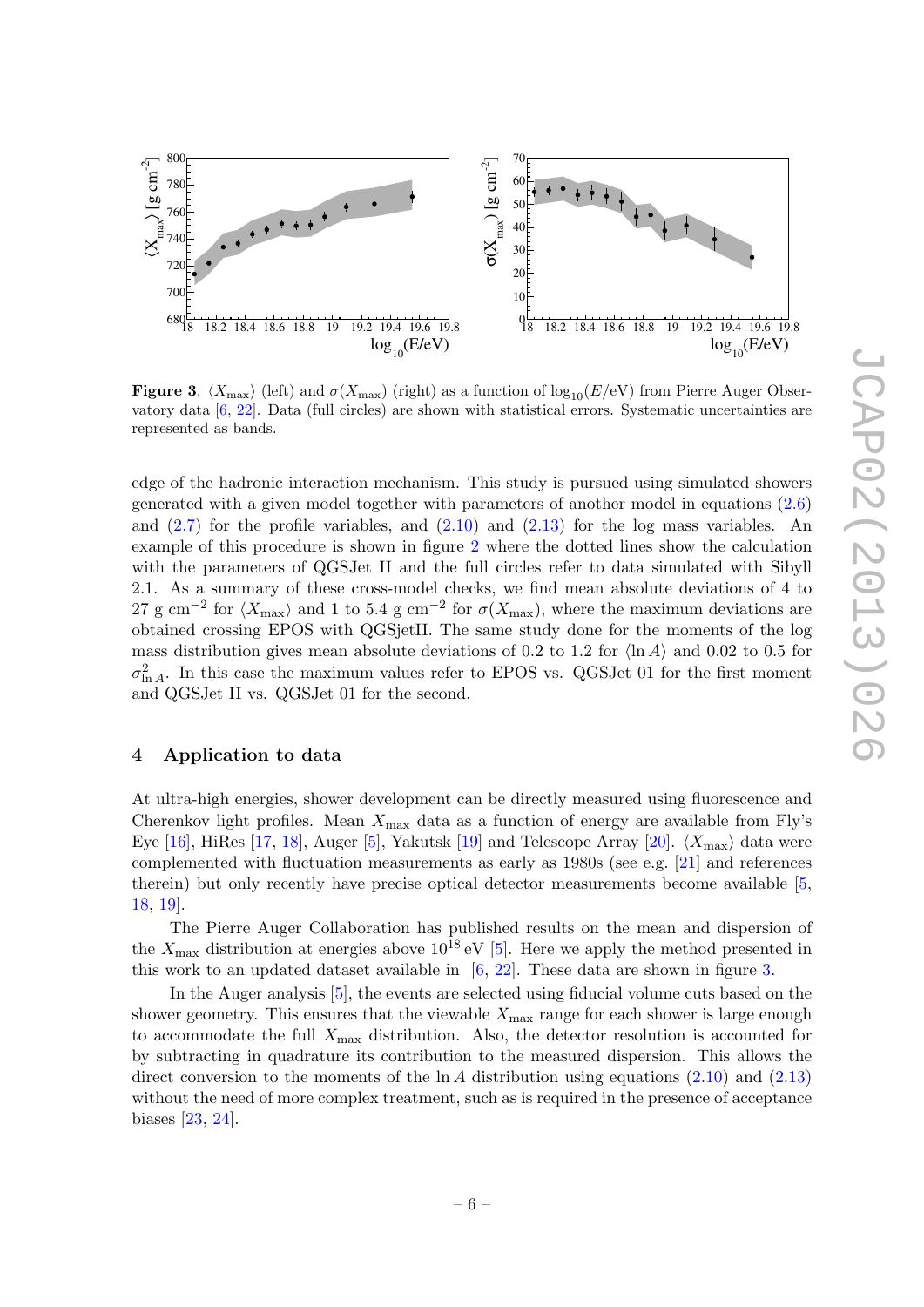

<span id="page-10-0"></span>Figure 4.  $\ln A$  as a function of  $\log_{10}(E/\text{eV})$  obtained from Auger data [\[22\]](#page-18-0) are shown as full circles for different hadronic interaction models. Error bars show statistical errors. The shaded areas refer to systematic uncertainties obtained by summing in quadrature the systematic uncertainties on  $\langle X_{\rm max} \rangle$ and  $\sigma(X_{\text{max}})$  data points and on the FD energy scale.

The moments of the log mass distribution,  $\langle \ln A \rangle$  and  $\sigma_{\ln A}^2$ , as obtained using equa-tions [\(2.10\)](#page-6-2) and [\(2.13\)](#page-6-3), are shown (full circles) as a function of  $log_{10}(E/eV)$  in figures [4](#page-10-0) and [5](#page-11-0) respectively. Error bars show the statistical errors obtained from the propagation of data errors and the errors of the fitted parameters. Shaded bands are the systematic uncertainties obtained by summing in quadrature the different individual contributions. The systematic uncertainties on  $\langle X_{\text{max}} \rangle$  and  $\sigma(X_{\text{max}})$  data points have different sources: calibration, atmospheric conditions, reconstruction and event selection [\[5\]](#page-17-4). Another source of systematics is related to the uncertainty of the FD energy scale [\[25\]](#page-18-5), 22 %, which induces an uncertainty in  $\langle \ln A \rangle$  and  $\sigma_{\ln A}^2$  via the parameters of the models. All these uncertainties contribute approximately at the same level and independently of energy. The figures show the results for the moments of the log mass distribution for EPOS 1.99 [\[11\]](#page-17-9), Sibyll 2.1 [\[12\]](#page-17-10), QGSJet 01 [\[13\]](#page-17-11) and QGSJet II [\[14\]](#page-17-12).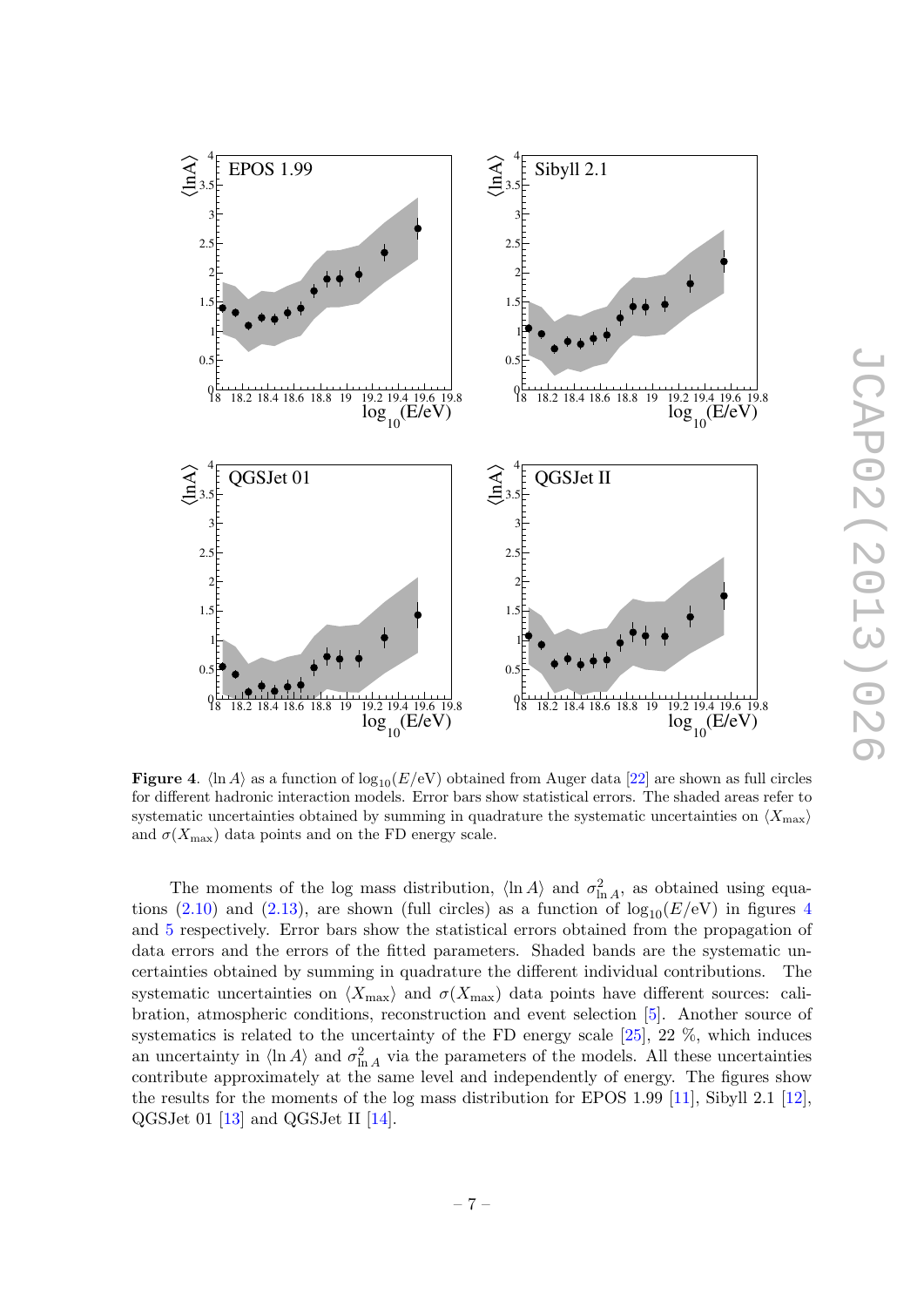

<span id="page-11-0"></span>Figure 5.  $\sigma_{\ln A}^2$  as a function of  $\log_{10}(E/\text{eV})$  obtained from Auger data [\[22\]](#page-18-0) are shown as full circles for different hadronic interaction models. Error bars show statistical errors. The shaded area refers to systematic uncertainties as in figure [4.](#page-10-0) The lower limit of allowed  $\sigma_{\ln A}^2$  is shown by the exclusion line. The upper limit (4.05) is just above the maximum of the vertical axis.

Despite the uncertainties and the different mass offsets of the models, the overall features are similar in all the cases. So far as the energy dependence is concerned, the data imply an increasing  $\langle \ln A \rangle$  above  $10^{18.3}$  eV from light to intermediate masses and a decreasing  $\sigma_{\ln A}^2$ over the whole energy range.

Looking more specifically to the different hadronic models we notice a slight change in the log mass scale. The highest masses are obtained for EPOS 1.99. Sibyll 2.1 and QGSJet II show intermediate values, whereas the lowest masses are obtained for QGSJet 01. In particular at  $\log_{10}(E/\text{eV}) = 18.25$  the mean log mass,  $\langle \ln A \rangle$ , is 1.10, 0.70, 0.60 and 0.12 respectively for EPOS 1.99, Sibyll 2.1, QGSJet II and QGSJet 01 with statistical errors of about 0.08 and systematic uncertainty of about 0.6. The Pierre Auger Collaboration has recently published the measurement of the proton-air cross section for the energy interval  $10^{18}$  to  $10^{18.5}$  eV [\[26\]](#page-18-6). That measurement is done using the showers with  $X_{\text{max}} \ge 768$  g cm<sup>-2</sup>,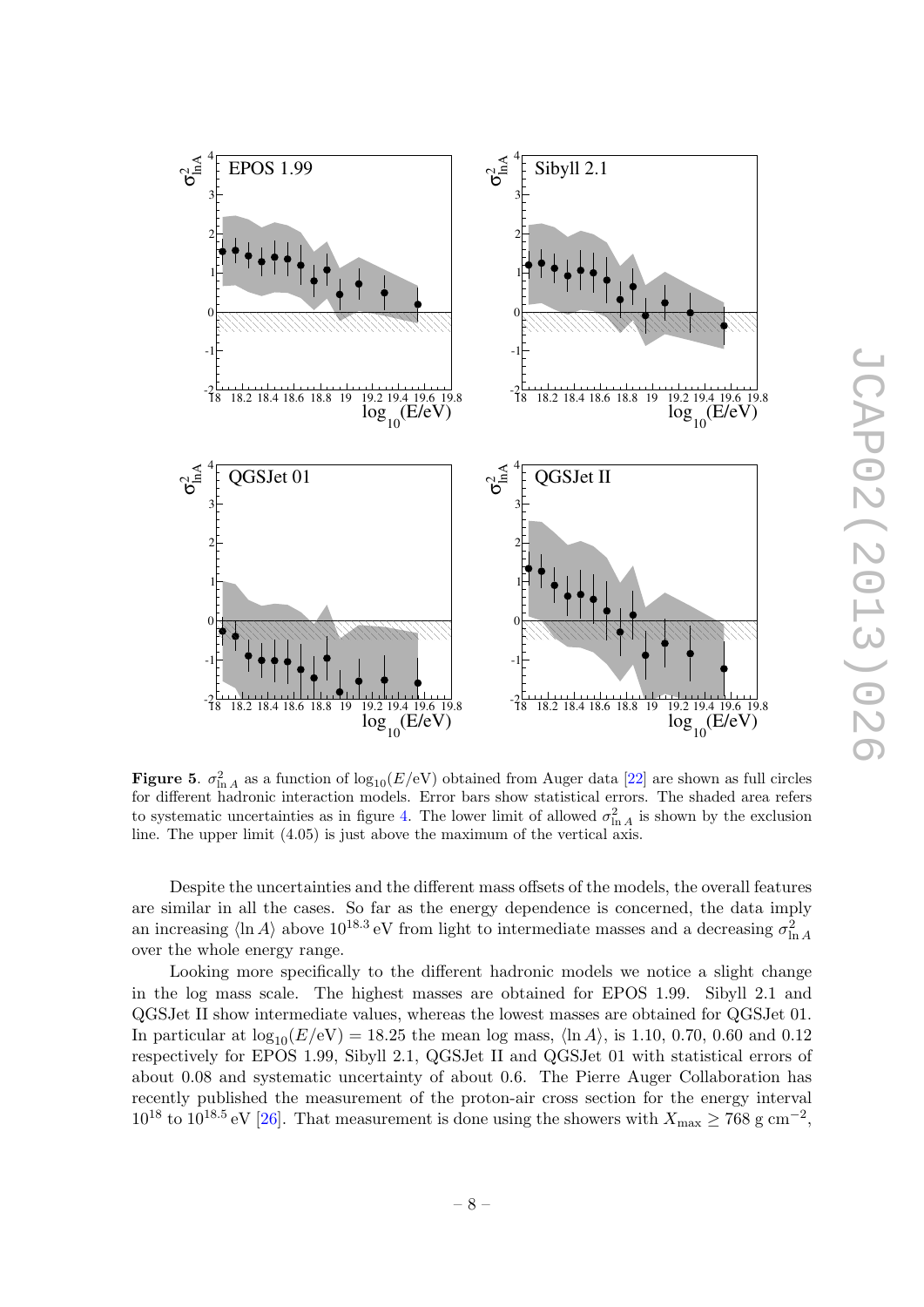corresponding to 20% of the total  $X_{\text{max}}$  distribution. Even in the most unfavourable case, (the  $\langle \ln A \rangle$  and  $\sigma_{\ln A}^2$  predicted by EPOS), one finds that several realizations obtained from the allowed  $\langle \ln A \rangle$  and  $\sigma_{\ln A}^2$  have enough protons in the most deeply penetrating showers to fulfill the selection criteria adopted in the Auger analysis.

Whereas  $\langle \ln A \rangle$  always has valid values (apart a small region which crosses  $\langle \ln A \rangle = 0$  for QGSJet 01), there are wide energy intervals where  $\sigma_{\ln A}^2$  is negative. Considering eq. [\(2.13\)](#page-6-3) one can see that these values occur for energies where the shower fluctuations corresponding to the mean log mass exceed the measured  $X_{\text{max}}$  fluctuations. Figure [5](#page-11-0) shows that  $\sigma_{\ln A}^2$  data points are within the allowed physical region only for EPOS 1.99 and Sibyll 2.1. They are partly outside for QGSJet II, and completely outside for QGSJet 01. However the current systematic uncertainties do not allow one to establish stringent tests to the models.

The method presented in this work shows that the Pierre Auger Observatory data can confront hadronic physics models provided that future developments in the shower data analysis reduce systematics. By shrinking the shaded bands in figure [5](#page-11-0) it will be possible to constrain those models.

#### <span id="page-12-0"></span>5 Discussion

The importance of the combined study of the mean values and fluctuations of mass dependent observables has been addressed by several authors [\[3,](#page-17-2) [4,](#page-17-3) [21,](#page-18-2) [27,](#page-18-7) [28\]](#page-18-8). In particular, Linsley [\[4\]](#page-17-3) showed that a combined analysis of the mean and the variance of ln A can provide a useful representation of the mass transition (if any) to be found in shower profile data. In fact, possible transitions are constrained to a limited region of the  $(\langle \ln A \rangle, \sigma_{\ln A}^2)$  plane. More recently a similar study using the  $\langle X_{\rm max}\rangle$ -σ $(X_{\rm max})$  correlation<sup>[1](#page-12-1)</sup> reached a similar conclusion [\[29\]](#page-18-9).

Converting  $X_{\text{max}}$  data to  $\ln A$  variables, as described in section [2,](#page-5-0) one can plot Pierre Auger Observatory data in the  $(\langle \ln A \rangle, \sigma_{\ln A}^2)$  plane. Since this procedure depends on the hadronic model, one gets a plot for each model as shown in figure [6.](#page-13-0) Data points are shown as full circles with size increasing in proportion to  $\log E$ . The error bars are tilted because of correlations arising from equations  $(2.10)$  and  $(2.13)$  and represent the principal axes of the statistical error ellipses. The solid lines show the systematic uncertainties. The same figure shows the region allowed for mass compositions. The contour of this region (gray thick line) is generated by mixing neighbouring nuclei in the lower edge and extreme nuclei (protons and iron) in the upper edge. Each of these mixings is an arch shaped line in the  $(\langle \ln A \rangle, \langle \ln A \rangle)$  $\sigma_{\ln A}^2$ ) plane.

Figure [6](#page-13-0) shows that the Auger data lie outside the allowed boundaries for part of the energy range in some of the models. As noted previously, systematic uncertainties are still large and thus prevent us from more definite conclusions. However the energy evolution is common to all models suggesting that the average mass increases with decreasing log mass dispersion. This behaviour might imply astrophysical consequences.

In fact there are only a few possibilities for extragalactic source models to produce compositions with small log mass dispersion at the Earth. Protons can traverse their path from sources to the Earth without mass dispersion, but this case is excluded by Pierre Auger Observatory data at the highest energies.

Nuclei originating from nearby sources ( $\leq 100$  Mpc) might be detected with small mass dispersion. For these sources, propagation does not degrade mass and energy so the spectrum

<span id="page-12-1"></span><sup>&</sup>lt;sup>1</sup>In this case the dependence on hadronic models has been accounted for by subtracting the corresponding observables predicted by the models for iron.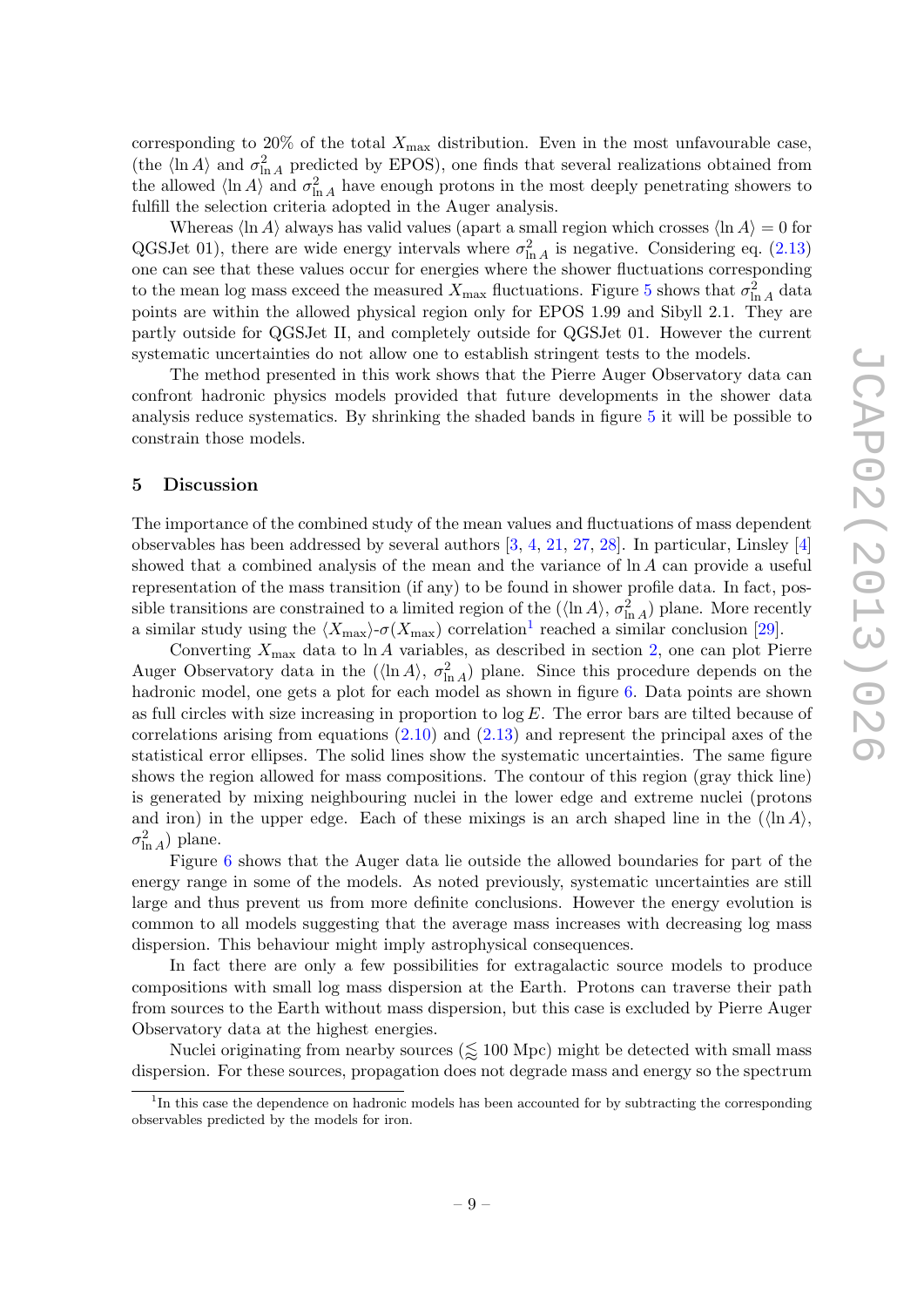

<span id="page-13-0"></span>**Figure 6.** Pierre Auger data in the  $(\langle \ln A \rangle, \sigma_{\ln A}^2)$  plane for different hadronic interaction models. Data points are shown as full circles with statistical errors. The marker sizes increase with the logarithm of the energy. Systematic uncertainties are shown as solid lines. The gray thick line shows the contour of the  $\langle \ln A \rangle$  and  $\sigma_{\ln A}^2$  values allowed for nuclear compositions.

and composition reflect closely their values at injection. But, if sources are distributed uniformly, distant sources induce natural mass dispersions. Small ln A dispersions are possible only when there is small observed mass mixing so that, at each energy, only nuclei with a small spread in masses are present. This corresponds to the low- $\sigma_{\ln A}^2$  edge of the contour of the allowed region in the  $(\langle \ln A \rangle, \sigma_{\ln A}^2)$  plane.

Protons originating by the photo-disintegration of nuclei are the main source of mass dispersion because they populate each energy region. The possible end of the injection spectrum based on a rigidity-dependent mechanism can reduce the proton component at high energies, thus producing a reduction of the mass dispersion at the highest energies. A complete study of source models under several hypotheses is required to study all the source parameters that limit the mass dispersion in the propagation of extragalactic cosmic rays. Recent studies, see e.g. [\[30,](#page-18-10) [31\]](#page-18-11), based on the assumption of a uniform source distribution,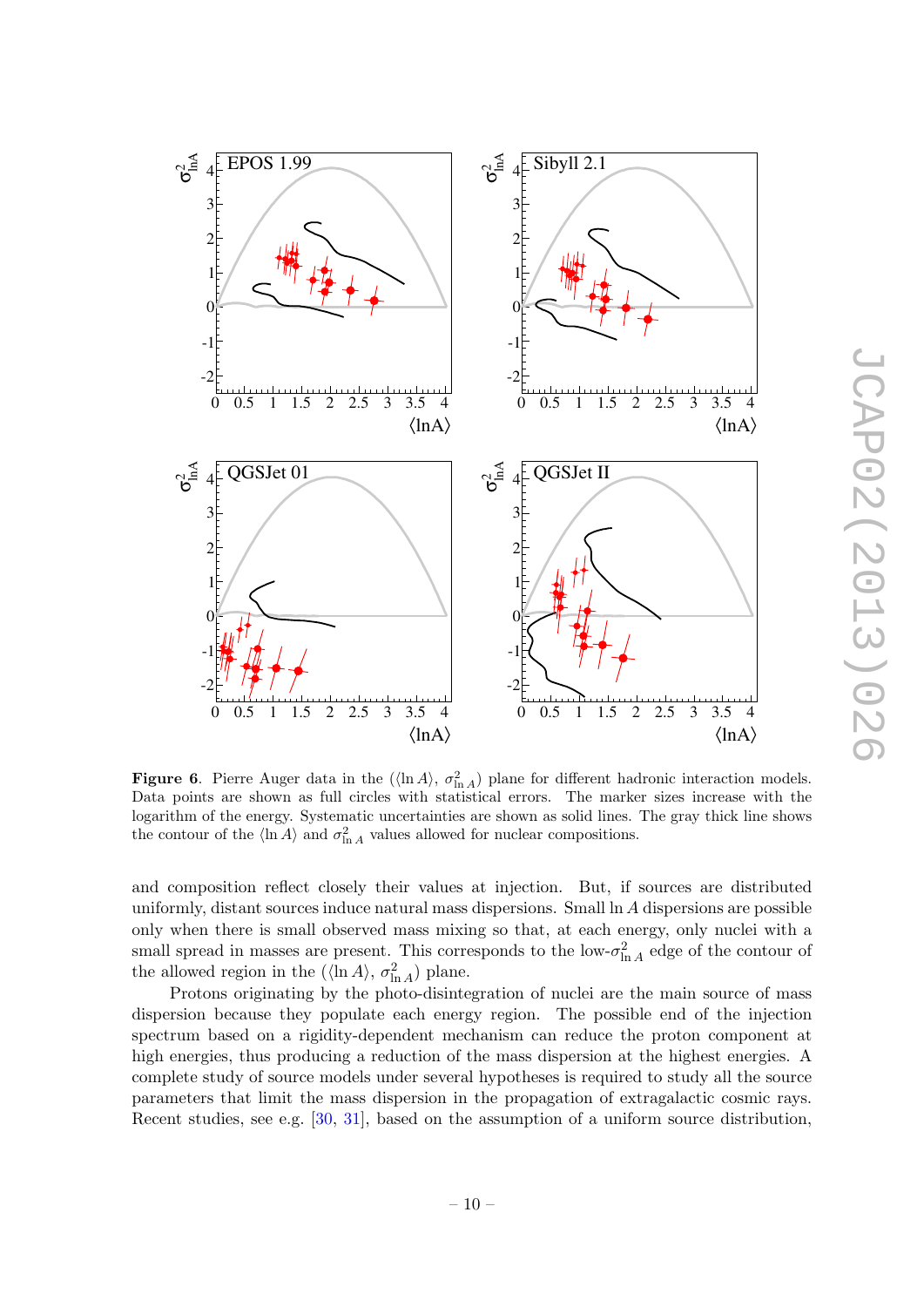have shown that the Auger composition results, when combined with the energy spectrum, require hard injection spectra (i.e. index  $\langle 2 \rangle$ ) with low energy cutoffs and the possible presence of local sources.

#### <span id="page-14-0"></span>6 Conclusions

In this work we presented a method for interpreting  $\langle X_{\text{max}} \rangle$  and  $\sigma(X_{\text{max}})$  in terms of mass composition. The method is based on an extension of the Heitler model of extensive air showers. The parameterization given in equations  $(2.6)$  and  $(2.7)$  expresses those two profile observables as a linear combination of the first two moments of the log mass distribution,  $\langle \ln A \rangle$  and  $\sigma_{\ln A}^2$ , and of the mean shower fluctuations.

We first note that the method provides an effective key to the interpretation of data. The energy dependences of  $\langle X_{\rm max} \rangle$  and  $\sigma(X_{\rm max})$  are sometimes considered as different expressions of the same physical features, e.g. an increase or decrease of the mean log mass. However their different meanings can be easily understood by looking at the dependence on the mass variables. At a fixed energy  $\langle X_{\text{max}} \rangle$  is only function of  $\langle \ln A \rangle$ ; therefore, it only carries information of the average composition. However,  $\sigma(X_{\text{max}})$  cannot be interpreted as a measure of the average composition since it is also affected by the log mass dispersion. Similarly, the inference of hadronic interaction properties from  $\sigma(X_{\text{max}})$  can be wrong unless the mass dispersion term ( $\propto \sigma_{\ln A}^2$ ) is negligible. The parameter  $\sigma_{\ln A}$  represents the dispersion of the masses as they hit the Earth atmosphere. It reflects not only the spread of nuclear masses at the sources but also the modifications that occur during their propagation to the Earth.

The method has been succesfully tested, with the simulation of different mass distributions in the energy interval from  $10^{18}$  to  $10^{20}$  eV showing the robustness of the parameterization. We have applied the method to the Pierre Auger Observatory  $X_{\text{max}}$  data to get the first two moments of the ln A distribution. The outcome relies on the choice of a hadronic interaction model to set the parameters and the appropriate shower fluctuations. Four models have been used, EPOS 1.99, Sibyll 2.1, QGSJet 01 and QGSJet II, and the corresponding moments of the log mass distribution have been obtained as a function of energy. Despite the differences in the chosen models, the overall features are quite similar. In particular we find an increasing  $\langle \ln A \rangle$  above  $10^{18.3}$  eV from light to intermediate masses and a decreasing  $\sigma_{\ln A}^2$ over the whole energy range, while the mean log mass scale changes with hadronic models.

The results presented in this paper show the capability of the method to infer important features of the mass distribution of the UHECR nuclei. This is a remarkable outcome with respect to the study of source scenarios and propagation. In fact we do not only access the average mass, but also the mass dispersion. While a pure proton beam at the sources is not changed by propagation, nuclei should increase the mass dispersion in their path towards the Earth. The Auger results seem to imply either close-by sources or hard spectral indices, if the energy evolution of the present hadronic interaction models can be trusted.

The proposed method can also be used as a tool to investigate the validity of hadronic interaction models. In particular it has been shown that the intrinsic shower fluctuations are sometimes larger than the measured  $X_{\text{max}}$  dispersions. This happens in different energy intervals for the different models. At the highest energies, all models approach the lower boundary, and some of them enter the unphysical region, but the current systematic uncertainties prevent us from confidently rejecting any model. Provided that systematic uncertainties can be reduced in future data analysis, the method can be used to constrain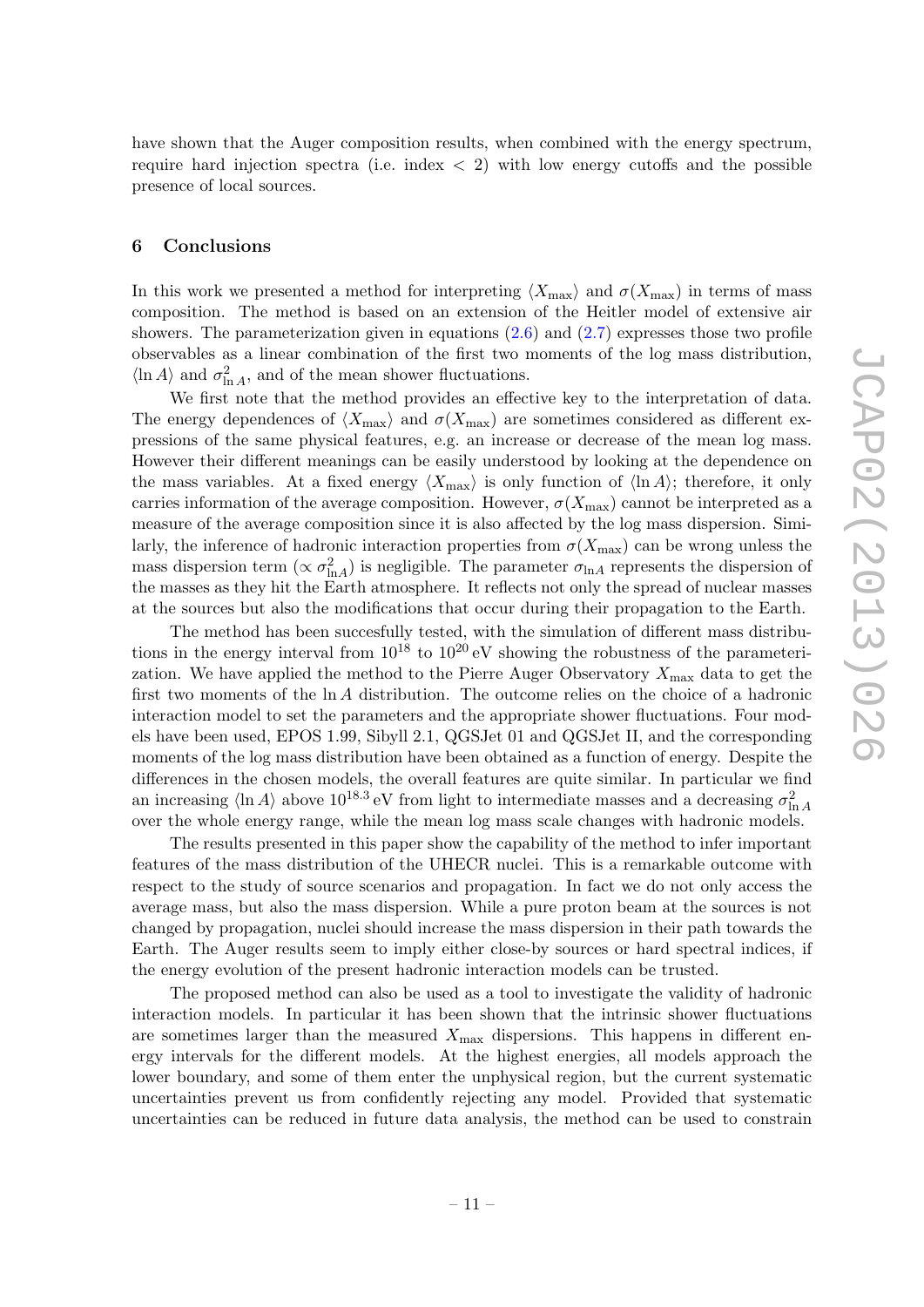| parameter  | <b>EPOS 1.99</b> | Sibyll 2.1       | QGSJet 01        | QGSJet II        |
|------------|------------------|------------------|------------------|------------------|
| $X_0$      | $809.7 \pm 0.3$  | $795.1 \pm 0.3$  | $774.2 \pm 0.3$  | $781.8 \pm 0.3$  |
| $\prime$   | $62.2 \pm 0.5$   | $57.7 \pm 0.5$   | $49.7 \pm 0.5$   | $45.8 \pm 0.5$   |
| $\epsilon$ | $0.78 \pm 0.24$  | $-0.04 \pm 0.24$ | $-0.30 \pm 0.24$ | $-1.13 \pm 0.24$ |
| δ          | $0.08 \pm 0.21$  | $-0.04 \pm 0.21$ | $1.92 \pm 0.21$  | $1.71 \pm 0.21$  |

<span id="page-15-2"></span>**Table 1.** Parameters of formulae [\(2.6\)](#page-5-4) and [\(2.7\)](#page-5-4) for different hadronic interaction models setting  $E_0$  $= 10^{19}$  eV. The values are obtained fitting the mean  $X_{\text{max}}$  for showers generated for four different primaries H, He, N and Fe. Statistical error obtained from the fit are also given. All values are expressed in  $g \text{ cm}^{-2}$ .

hadronic interaction models. The addition of new measurements, such as the muon content of EAS [\[32,](#page-18-12) [33\]](#page-18-13), may allow us to place stronger bounds to the models.

#### <span id="page-15-0"></span>A Parameterization of the shower mean depth and its fluctuations

The shower code chosen for this work is CONEX [\[15\]](#page-17-13). CONEX is a hybrid simulation code that is suited for fast one-dimensional simulations of shower profiles, including fluctuations. It combines Monte Carlo simulation of high energy interactions with a fast numerical solution of cascade equations for the resulting distributions of secondary particles. In our CONEX simulation we used the default energy thresholds settings of version  $v2r3.1$  $v2r3.1$  $v2r3.1$ .<sup>2</sup>

The parameters  $X_0$ ,  $D_1$ ,  $\xi$  and  $\delta$  used in equations [\(2.6\)](#page-5-4) and [\(2.7\)](#page-5-4) have been obtained by fitting CONEX showers for four different primaries (H, He, N and Fe) in nine energy bins of width  $\Delta \log_{10}(E/\text{eV}) = 0.25$  ranging from  $10^{18}$  to  $10^{20}$  eV, and for all the hadronic models used in this work: EPOS 1.99 [\[11\]](#page-17-9), Sibyll 2.1 [\[12\]](#page-17-10), QGSJet 01 [\[13\]](#page-17-11) and QGSJet II [\[14\]](#page-17-12). In total, about 25,000 showers have been used for each energy bin and for each hadronic model. The fit procedure always converges with mean (maximum)  $\langle X_{\text{max}} \rangle$  residuals from the simulated data of about 1 (3) g cm<sup>-2</sup> for all the models. The best fit values are reported in table [1](#page-15-2) with their errors.

Shower variances have been fitted using the parameterization given in equations [\(2.8\)](#page-6-1) and [\(2.9\)](#page-6-4) and the same simulated data set described above. The mean (maximum)  $\sigma(X_{\text{max}})$ residuals from the simulated data are about 1 (3) g cm<sup>-2</sup> for all the models. The best fit parameters are given in table [2](#page-16-0) with their errors.

#### Acknowledgments

The successful installation, commissioning, and operation of the Pierre Auger Observatory would not have been possible without the strong commitment and effort from the technical and administrative staff in Malargüe.

We are very grateful to the following agencies and organizations for financial support: Comisión Nacional de Energía Atómica, Fundación Antorchas, Gobierno De La Provincia

<span id="page-15-1"></span> $2$ The hadron and muon cutoff (minimum energy) is  $1 \,\text{GeV}$ , the cutoff for electrons, positrons and gammas (e/m particles) is 1 MeV, the threshold energy for solving cascade equations is 0.05, 0.0005 and 0.005 of the primary energy for hadrons, muons and e/m particles respectively. The above-threshold e/m interaction are simulated with the EGS4 program [\[34\]](#page-18-14). The low energy  $(E < 80 \text{ GeV})$  interaction model is GEISHA [\[35\]](#page-18-15).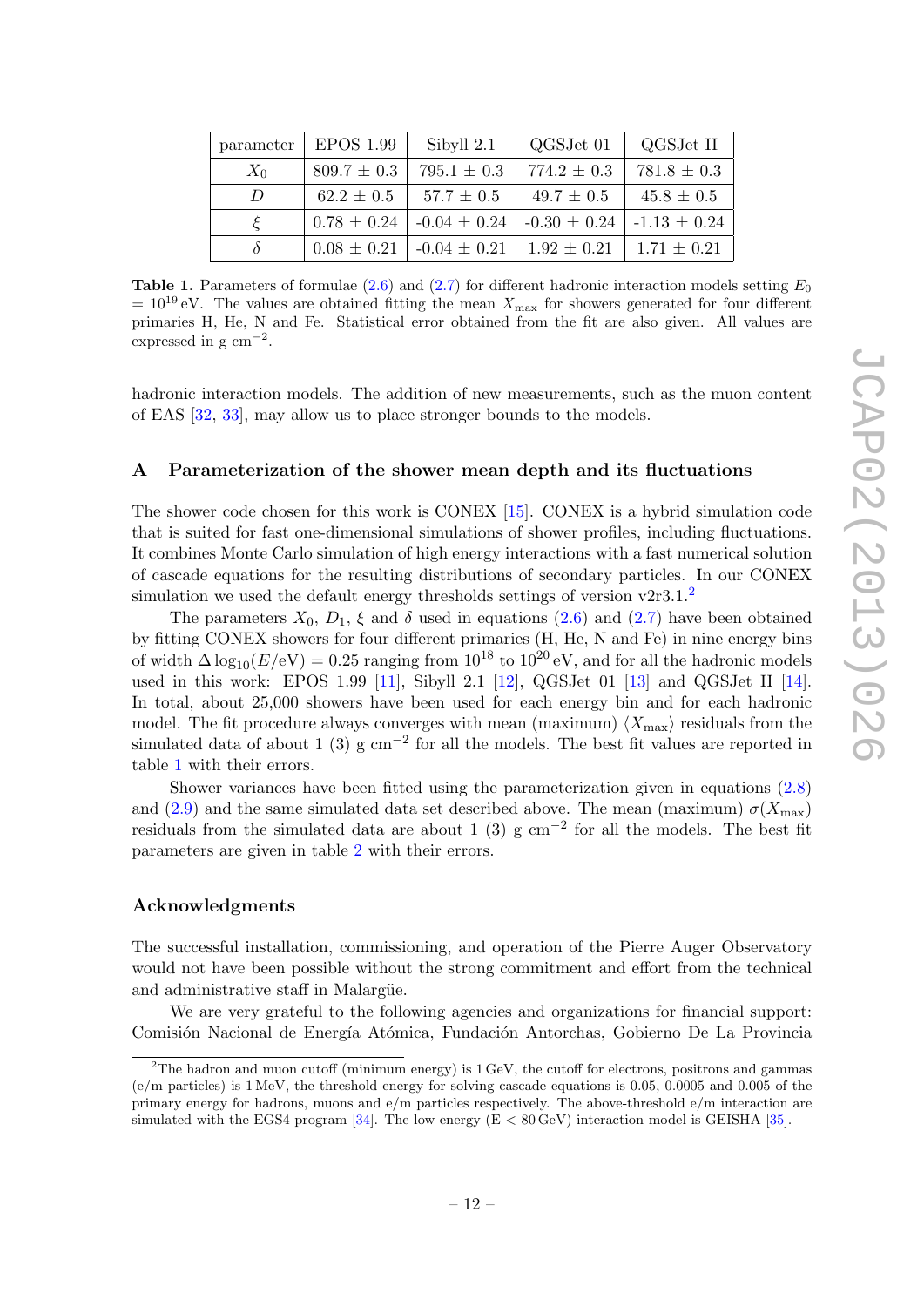| parameter                           | <b>EPOS 1.99</b>     | Sibyll 2.1           | QGSJet 01            | QGSJet II            |
|-------------------------------------|----------------------|----------------------|----------------------|----------------------|
| $p_0 \times (g^{-2} \text{cm}^4)$   | $3279 \pm 51$        | $2785 \pm 46$        | $3852 \pm 55$        | $3163 \pm 49$        |
| $p_1 \times (g^{-2}cm^4)$           | $-47 \pm 66$         | $-364 \pm 58$        | $-274 \pm 70$        | $-237 \pm 61$        |
| $ p_2 \times (g^{-2} \text{cm}^4) $ | $228 \pm 108$        | $152 \pm 93$         | $169 \pm 116$        | $60 \pm 100$         |
| $a_0$                               | $-0.461 \pm 0.006$   | $-0.368 \pm 0.008$   | $-0.451 \pm 0.006$   | $-0.386 \pm 0.007$   |
| $a_1$                               | $-0.0041 \pm 0.0016$ | $-0.0049 \pm 0.0023$ | $-0.0020 \pm 0.0016$ | $-0.0006 \pm 0.0021$ |
| b                                   | $0.059 \pm 0.002$    | $0.039 \pm 0.002$    | $0.057 \pm 0.001$    | $0.043 \pm 0.002$    |

<span id="page-16-0"></span>**Table 2.** Parameters of formulae [\(2.8\)](#page-6-1) and [\(2.9\)](#page-6-4) for different hadronic interaction models setting  $E_0$  $= 10^{19}$  eV. The values are obtained fitting  $\sigma^2(X_{\text{max}})$  for showers generated for four different primaries H, He, N and Fe. The statistical errors obtained from the fit are also given.

de Mendoza, Municipalidad de Malargüe, NDM Holdings and Valle Las Leñas, in gratitude for their continuing cooperation over land access, Argentina; the Australian Research Council; Conselho Nacional de Desenvolvimento Científico e Tecnológico (CNPq), Financiadora de Estudos e Projetos (FINEP), Fundação de Amparo à Pesquisa do Estado de Rio de Janeiro (FAPERJ), Fundação de Amparo à Pesquisa do Estado de São Paulo (FAPESP), Ministério de Ciência e Tecnologia (MCT), Brazil; AVCR AV0Z10100502 and AV0Z10100522, GAAV KJB100100904, MSMT-CR LA08016, LG11044, MEB111003, MSM0021620859, LA08015, TACR TA01010517 and GA U.K. 119810, Czech Republic; Centre de Calcul IN2P3/CNRS, Centre National de la Recherche Scientifique (CNRS), Conseil Régional Ile-de-France, Département Physique Nucléaire et Corpusculaire (PNC-IN2P3/CNRS), D´epartement Sciences de l'Univers (SDU-INSU/CNRS), France; Bundesministerium für Bildung und Forschung (BMBF), Deutsche Forschungsgemeinschaft (DFG), Finanzministerium Baden-W¨urttemberg, Helmholtz-Gemeinschaft Deutscher Forschungszentren (HGF), Ministerium für Wissenschaft und Forschung, Nordrhein-Westfalen, Ministerium für Wissenschaft, Forschung und Kunst, Baden-Württemberg, Germany; Istituto Nazionale di Fisica Nucleare (INFN), Ministero dell'Istruzione, dell'Università e della Ricerca (MIUR), Italy; Consejo Nacional de Ciencia y Tecnología (CONACYT), Mexico; Ministerie van Onderwijs, Cultuur en Wetenschap, Nederlandse Organisatie voor Wetenschappelijk Onderzoek (NWO), Stichting voor Fundamenteel Onderzoek der Materie (FOM), Netherlands; Ministry of Science and Higher Education, Grant Nos. N N202 200239 and N N202 207238, Poland; Portuguese national funds and FEDER funds within COMPETE - Programa Operacional Factores de Competitividade through Fundação para a Ciência e a Tecnologia, Portugal; Romanian Authority for Scientific Research ANCS, CNDI-UEFISCDI partnership projects nr.20/2012 and nr.194/2012, project nr.1/ASPERA2/2012 ERA-NET and PN-II-RU-PD-2011-3-0145-17, Romania; Ministry for Higher Education, Science, and Technology, Slovenian Research Agency, Slovenia; Comunidad de Madrid, FEDER funds, Ministerio de Ciencia e Innovación and Consolider-Ingenio 2010 (CPAN), Xunta de Galicia, Spain; The Leverhulme Foundation, Science and Technology Facilities Council, United Kingdom; Department of Energy, Contract Nos. DE-AC02-07CH11359, DE-FR02-04ER41300, DE-FG02-99ER41107, National Science Foundation, Grant No. 0450696, The Grainger Foundation U.S.A.; NAFOS-TED, Vietnam; Marie Curie-IRSES/EPLANET, European Particle Physics Latin American Network, European Union 7th Framework Program, Grant No. PIRSES-2009-GA-246806; and UNESCO.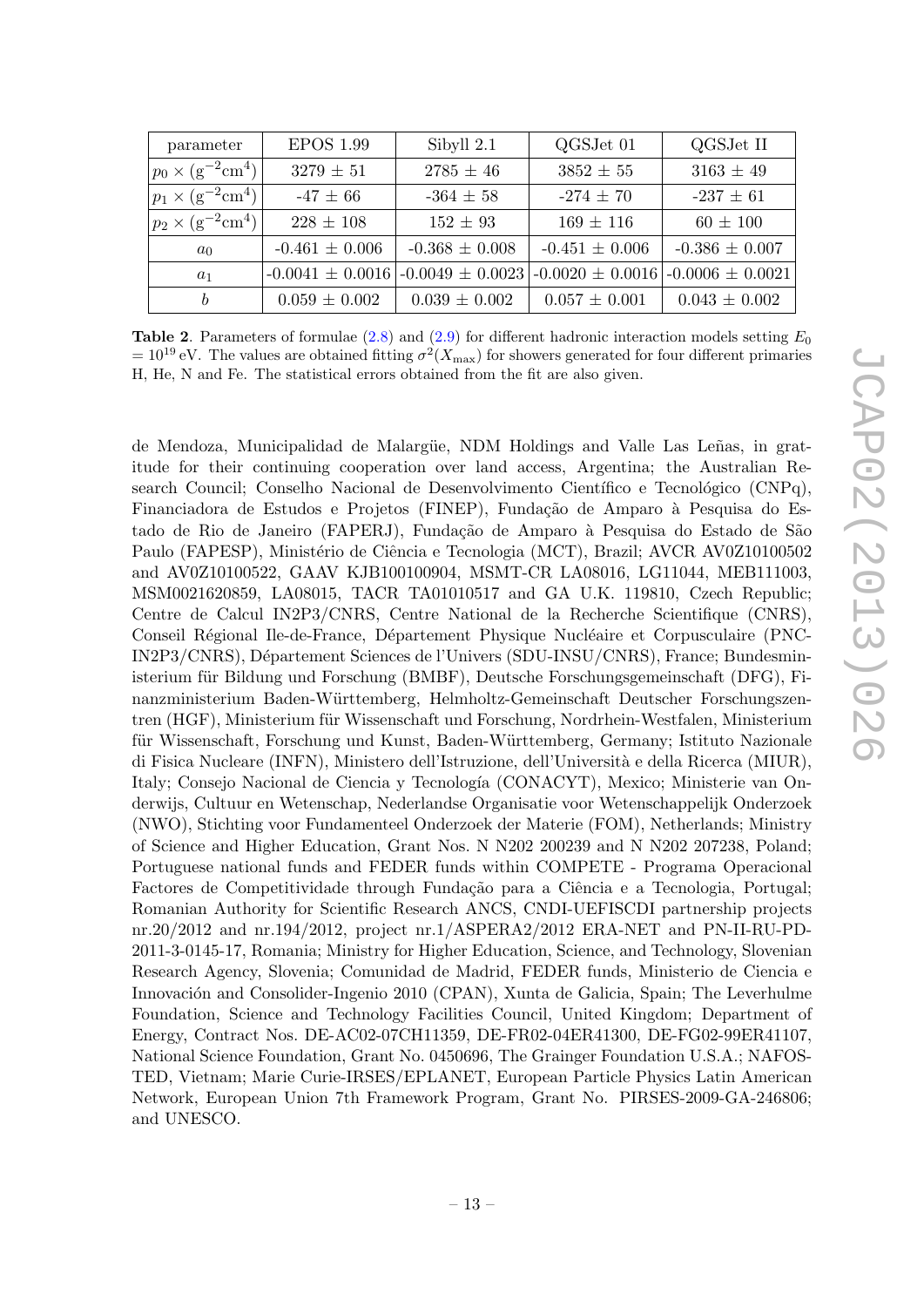#### References

- <span id="page-17-0"></span>[1] For a recent review see e.g. R. Engel, D. Heck and T. Pierog, Extensive air showers and hadronic interactions at high energy, [Ann. Rev. Nucl. Part. Sci.](http://dx.doi.org/10.1146/annurev.nucl.012809.104544) 61 (2011) 467 [IN[SPIRE](http://inspirehep.net/search?p=find+J+Ann.Rev.Nucl.Part.Sci.,61,467)].
- <span id="page-17-1"></span>[2] See e.g. T.K. Gaisser, Cosmic Rays and Particle Physics, Cambridge University Press, Cambridge (1990).
- <span id="page-17-2"></span>[3] J. Linsley, Spectra, anisotropies and composition of cosmic rays above 1000 GeV, rapporteur paper in Proc. 18th International Cosmic Ray Conference (ICRC), Bangalore, India, 12 (1983) 135 [IN[SPIRE](http://inspirehep.net/search?p=find+PRINT-84-0165)].
- <span id="page-17-3"></span>[4] J. Linsley, Proton-air and proton-proton cross sections from air shower data, in Proc. 19th International Cosmic Ray Conference (ICRC), San Diego, California, 6 (1985) 1 [IN[SPIRE](http://inspirehep.net/search?p=find+Linsley:1985mm)].
- <span id="page-17-4"></span>[5] PIERRE AUGER collaboration, J. Abraham et al., *Measurement of the Depth of Maximum of* Extensive Air Showers above  $10^{18}$  eV, [Phys. Rev. Lett.](http://dx.doi.org/10.1103/PhysRevLett.104.091101) 104 (2010) 091101 [[arXiv:1002.0699](http://arxiv.org/abs/1002.0699)] [IN[SPIRE](http://inspirehep.net/search?p=find+J+Phys.Rev.Lett.,104,091101)].
- <span id="page-17-5"></span>[6] Pierre Auger collaboration, P. Facal San Luis, The distribution of shower maxima of UHECR air showers, in Proc. 32nd International Cosmic Ray Conference (ICRC), Beijing, *China*, 2 (2011) 225  $[NSPIRE]$  $[NSPIRE]$  $[NSPIRE]$ ; PIERRE AUGER collaboration, P. Abreu et al., The Pierre Auger Observatory II: Studies of Cosmic Ray Composition and Hadronic Interaction models, [arXiv:1107.4804](http://arxiv.org/abs/1107.4804) [IN[SPIRE](http://inspirehep.net/search?p=find+EPRINT+arXiv:1107.4804)].
- <span id="page-17-6"></span>[7] See e.g. J. Matthews, A Heitler model of extensive air showers, [Astropart. Phys.](http://dx.doi.org/10.1016/j.astropartphys.2004.09.003) 22 (2005) 387 [IN[SPIRE](http://inspirehep.net/search?p=find+J+Astropart.Phys.,22,387)] and references therein.
- <span id="page-17-7"></span>[8] J. Linsley, Structure of large air showers at depth  $834$   $g/cm^2$ , in Proc. 15th International Cosmic Ray Conference (ICRC), Plovdiv, Bulgaria, 12 (1977) 89 [IN[SPIRE](http://inspirehep.net/search?p=find+Linsley:1978xw)].
- [9] T.K. Gaisser et al., Elongation Rate of Air Showers and Implications for  $10^{17}$ - $10^{18}$  eV Particle Interactions, in Proc. 16th International Cosmic Ray Conference (ICRC), Kyoto, Japan, 9 (1979) 275 [IN[SPIRE](http://inspirehep.net/search?p=find+Gaisser:1979ja)].
- <span id="page-17-8"></span>[10] J. Linsley and A. Watson, *Validity of scaling to*  $10^{20}$ *-eV and high-energy cosmic ray* composition, *[Phys. Rev. Lett.](http://dx.doi.org/10.1103/PhysRevLett.46.459)* **46** (1981) 459 [IN[SPIRE](http://inspirehep.net/search?p=find+J+Phys.Rev.Lett.,46,459)].
- <span id="page-17-9"></span>[11] T. Pierog and K. Werner, Muon Production in Extended Air Shower Simulations, [Phys. Rev.](http://dx.doi.org/10.1103/PhysRevLett.101.171101) Lett. 101 [\(2008\) 171101](http://dx.doi.org/10.1103/PhysRevLett.101.171101) [[astro-ph/0611311](http://arxiv.org/abs/astro-ph/0611311)] [IN[SPIRE](http://inspirehep.net/search?p=find+J+Phys.Rev.Lett.,101,171101)].
- <span id="page-17-10"></span>[12] E.-J. Ahn, R. Engel, T.K. Gaisser, P. Lipari and T. Stanev, Cosmic ray interaction event generator SIBYLL 2.1, Phys. Rev. D 80 [\(2009\) 094003](http://dx.doi.org/10.1103/PhysRevD.80.094003) [[arXiv:0906.4113](http://arxiv.org/abs/0906.4113)] [IN[SPIRE](http://inspirehep.net/search?p=find+J+Phys.Rev.,D80,094003)].
- <span id="page-17-11"></span>[13] N. Kalmykov, S. Ostapchenko and A. Pavlov, Quark-gluon string model and EAS simulation problems at ultra-high energies, [Nucl. Phys. Proc. Suppl.](http://dx.doi.org/10.1016/S0920-5632(96)00846-8)  $52B$  (1997) 17 [IN[SPIRE](http://inspirehep.net/search?p=find+J+Nucl.Phys.Proc.Suppl.,52B,17)].
- <span id="page-17-12"></span>[14] S. Ostapchenko, Non-linear screening effects in high energy hadronic interactions, [Phys. Rev.](http://dx.doi.org/10.1103/PhysRevD.74.014026) D 74 [\(2006\) 014026](http://dx.doi.org/10.1103/PhysRevD.74.014026) [[hep-ph/0505259](http://arxiv.org/abs/hep-ph/0505259)] [IN[SPIRE](http://inspirehep.net/search?p=find+J+Phys.Rev.,D74,014026)].
- <span id="page-17-13"></span>[15] T. Pierog, M. Alekseeva, T. Bergmann, V. Chernatkin, R. Engel, et al., First results of fast one-dimensional hybrid simulation of EAS using CONEX, [Nucl. Phys. Proc. Suppl.](http://dx.doi.org/10.1016/j.nuclphysBPS.2005.07.029) 151 (2006) [159](http://dx.doi.org/10.1016/j.nuclphysBPS.2005.07.029) [[astro-ph/0411260](http://arxiv.org/abs/astro-ph/0411260)] [IN[SPIRE](http://inspirehep.net/search?p=find+J+Nucl.Phys.Proc.Suppl.,151,159)].
- <span id="page-17-14"></span>[16] HIRES collaboration, D. Bird et al., Evidence for correlated changes in the spectrum and composition of cosmic rays at extremely high-energies, [Phys. Rev. Lett.](http://dx.doi.org/10.1103/PhysRevLett.71.3401) 71 (1993) 3401 [IN[SPIRE](http://inspirehep.net/search?p=find+J+Phys.Rev.Lett.,71,3401)].
- <span id="page-17-15"></span>[17] High Resolution Fly's Eye collaboration, R. Abbasi, et al., A Study of the composition of ultrahigh energy cosmic rays using the High Resolution Fly's Eye, [Astrophys. J.](http://dx.doi.org/10.1086/427931)  $622$  (2005) 910 [[astro-ph/0407622](http://arxiv.org/abs/astro-ph/0407622)] [IN[SPIRE](http://inspirehep.net/search?p=find+EPRINT+astro-ph/0407622)].
- <span id="page-17-16"></span>[18] HiRes collaboration, R. Abbasi et al., Indications of Proton-Dominated Cosmic Ray Composition above 1.6 EeV, [Phys. Rev. Lett.](http://dx.doi.org/10.1103/PhysRevLett.104.161101) 104 (2010) 161101 [[arXiv:0910.4184](http://arxiv.org/abs/0910.4184)] [IN[SPIRE](http://inspirehep.net/search?p=find+J+Phys.Rev.Lett.,104,161101)].
- <span id="page-17-17"></span>[19] S. Knurenko and A. Sabourov, Spectrum and mass composition of cosmic rays in the energy range  $10^{15}$  -  $10^{18}$  eV derived from the Yakutsk array data, in Proc. 32nd International Cosmic Ray Conference (ICRC), Beijing, China, 1 (2011) 189,  $\left[$ [arXiv:1112.2430](http://arxiv.org/abs/1112.2430) $\right]$  [IN[SPIRE](http://inspirehep.net/search?p=find+EPRINT+arXiv:1112.2430)].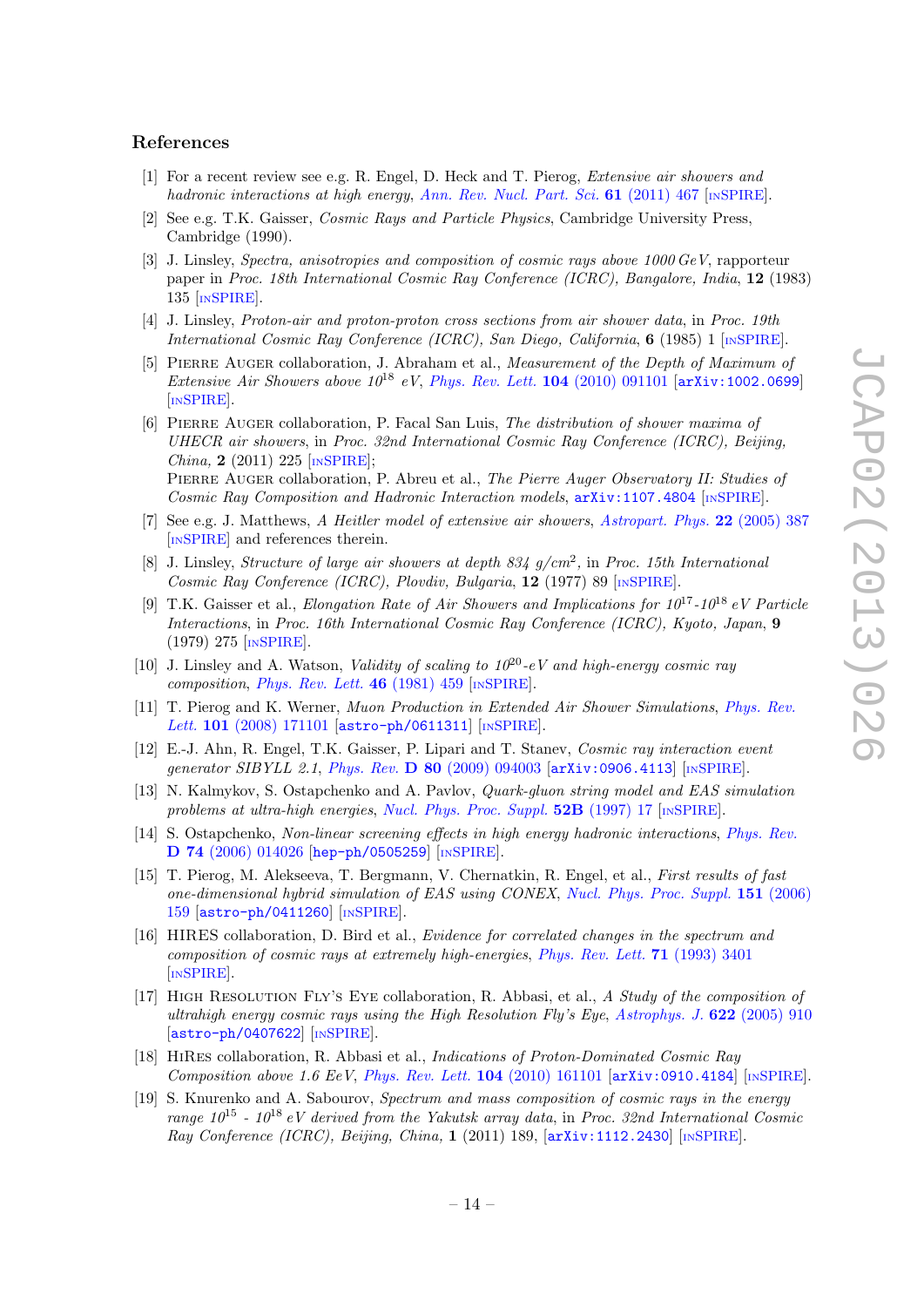- <span id="page-18-1"></span>[20] TELESCOPE ARRAY collaboration, C.C. Jui, Cosmic Ray in the Northern Hemisphere: Results from the Telescope Array Experiment, Proc. APS DPF Meeting, (2011) Providence, RI, U.S.A., [J. Phys. Conf. Ser.](http://dx.doi.org/10.1088/1742-6596/404/1/012037) 404 (2012) 012037 [[arXiv:1110.0133](http://arxiv.org/abs/1110.0133)] [IN[SPIRE](http://inspirehep.net/search?p=find+EPRINT+arXiv:1110.0133)].
- <span id="page-18-2"></span>[21] R. Walker and A. Watson, Measurement of the fluctuations in the depth of maximum of showers produced by primary particles of energy greater than  $1.5 \times 10^{17}$  eV, [J. Phys.](http://dx.doi.org/10.1088/0305-4616/8/8/016) G 8 (1982) [1131](http://dx.doi.org/10.1088/0305-4616/8/8/016) [IN[SPIRE](http://inspirehep.net/search?p=find+J+J.Phys.,G8,1131)].
- <span id="page-18-0"></span>[22] Pierre Auger collaboration, D. Garcia-Pinto, Measurements of the Longitudinal Development of Air Showers with the Pierre Auger Observatory, in Proc. 32nd International Cosmic Ray Conference (ICRC), Beijing, China, 2 (2011) 87  $\sqrt{SNR}$ . PIERRE AUGER collaboration, P. Abreu et al., The Pierre Auger Observatory II: Studies of Cosmic Ray Composition and Hadronic Interaction models,  $arXiv:1107.4804$  [IN[SPIRE](http://inspirehep.net/search?p=find+EPRINT+arXiv:1107.4804)]; [http://www.auger.org/technical](http://www.auger.org/technical_info/ICRC2011/shower_development_data.txt)\_info/ICRC2011/shower\_development\_data.txt.
- <span id="page-18-3"></span>[23] M. Unger, EAS Studies of Cosmic Rays above  $10^{16}$  eV, rapporteur paper in Proc. 32nd International Cosmic Ray Conference (ICRC), Beijing, China, 12 (2011) 225.
- <span id="page-18-4"></span>[24] L. Cazon and R. Ulrich, The non-linearity between  $\langle \ln A \rangle$  and  $\langle X_{\text{max}} \rangle$  induced by the acceptance of fluorescence telescopes, [Astropart. Phys.](http://dx.doi.org/10.1016/j.astropartphys.2012.09.001) 38 (2012) 41 [[arXiv:1203.1781](http://arxiv.org/abs/1203.1781)] [IN[SPIRE](http://inspirehep.net/search?p=find+J+Astropart.Phys.,38,41)].
- <span id="page-18-5"></span>[25] PIERRE AUGER collaboration, R. Pesce, *Energy calibration of data recorded with the surface* detectors of the Pierre Auger Observatory: an update, in Proc. 32nd International Cosmic Ray Conference (ICRC), Beijing, China,  $2(2011)$  214 [IN[SPIRE](http://inspirehep.net/search?p=find+Pesce:2011zz)]; Pierre Auger collaboration, P. Abreu et al., The Pierre Auger Observatory I: The Cosmic Ray Energy Spectrum and Related Measurements,  $arXiv:1107.4809$  [IN[SPIRE](http://inspirehep.net/search?p=find+EPRINT+arXiv:1107.4809)].
- <span id="page-18-6"></span>[26] PIERRE AUGER collaboration, P. Abreu et al., *Measurement of the proton-air cross-section at*  $\sqrt{s} = 57$  TeV with the Pierre Auger Observatory, [Phys. Rev. Lett.](http://dx.doi.org/10.1103/PhysRevLett.109.062002) 109 (2012) 062002 [[arXiv:1208.1520](http://arxiv.org/abs/1208.1520)] [IN[SPIRE](http://inspirehep.net/search?p=find+J+Phys.Rev.Lett.,109,062002)].
- <span id="page-18-7"></span>[27] A. Watson and J. Wilson, Fluctuation studies of large air showers - the composition of primary cosmic ray particles of energy  $E_p \sim 10^{18}$  eV, J. Phys. **A 7** [\(1974\) 1199](http://dx.doi.org/10.1088/0305-4470/7/10/013) [IN[SPIRE](http://inspirehep.net/search?p=find+J+J.Phys.,A7,1199)].
- <span id="page-18-8"></span>[28] R. Walker and A. Watson, Measurement of the elongation rate of extensive air showers produced by primary cosmic rays of energy above  $2 \times 10^{17}$  eV, J. Phys. G 7 [\(1981\) 1297](http://dx.doi.org/10.1088/0305-4616/7/9/021) [IN[SPIRE](http://inspirehep.net/search?p=find+J+J.Phys.,G7,1297)].
- <span id="page-18-9"></span>[29] K.-H. Kampert and M. Unger, *Measurements of the Cosmic Ray Composition with Air Shower* Experiments, [Astropart. Phys.](http://dx.doi.org/10.1016/j.astropartphys.2012.02.004) 35 (2012) 660  $\left[$ [arXiv:1201.0018](http://arxiv.org/abs/1201.0018) $\right]$   $\left[$ IN[SPIRE](http://inspirehep.net/search?p=find+660.Astropart.Phys.,35,660) $\right]$ .
- <span id="page-18-10"></span>[30] A.M. Taylor, M. Ahlers and F.A. Aharonian, The need for a local source of UHE CR nuclei, Phys. Rev. D 84 [\(2011\) 105007](http://dx.doi.org/10.1103/PhysRevD.84.105007) [[arXiv:1107.2055](http://arxiv.org/abs/1107.2055)] [IN[SPIRE](http://inspirehep.net/search?p=find+J+Phys.Rev.,D84,105007)].
- <span id="page-18-11"></span>[31] D. Allard, *Extragalactic propagation of ultrahigh energy cosmic-rays, [Astropart. Phys.](http://dx.doi.org/10.1016/j.astropartphys.2011.10.011)* **39-40**  $(2012)$  33  $[$ [arXiv:1111.3290](http://arxiv.org/abs/1111.3290) $]$  $[$ IN[SPIRE](http://inspirehep.net/search?p=find+EPRINT+arXiv:1111.3290) $]$ .
- <span id="page-18-12"></span>[32] PIERRE AUGER collaboration, J. Allen, *Interpretation of the signals produced by showers from* cosmic rays of  $10^{19}$  eV observed in the surface detectors of the Pierre Auger Observatory, in Proc. 32nd International Cosmic Ray Conference (ICRC), Beijing, China, 2 (2011) 83 [IN[SPIRE](http://inspirehep.net/search?p=find+Allen:2011zza)]; PIERRE AUGER collaboration, P. Abreu et al., The Pierre Auger Observatory II: Studies of

Cosmic Ray Composition and Hadronic Interaction models, [arXiv:1107.4804](http://arxiv.org/abs/1107.4804) [IN[SPIRE](http://inspirehep.net/search?p=find+EPRINT+arXiv:1107.4804)].

- <span id="page-18-13"></span>[33] PIERRE AUGER collaboration, G. Rodriguez, Reconstruction of inclined showers at the Pierre Auger Observatory: implications for the muon contenty, in Proc. 32nd International Cosmic Ray Conference (ICRC), Beijing, China, 2 (2011) 95 [IN[SPIRE](http://inspirehep.net/search?p=find+Rodriguez:2011zzb)]; PIERRE AUGER collaboration, P. Abreu et al., The Pierre Auger Observatory I: The Cosmic Ray Energy Spectrum and Related Measurements,  $arXiv:1107.4809$  [IN[SPIRE](http://inspirehep.net/search?p=find+EPRINT+arXiv:1107.4809)].
- <span id="page-18-14"></span>[34] W. Nelson et al., *The Egs4 Code System*, SLAC-265, Stanford Linear Accelerator Center (1985).
- <span id="page-18-15"></span>[35] GEISHA, H. Fesefeldt, RWTH Aachen report PITHA 85/2 (1985).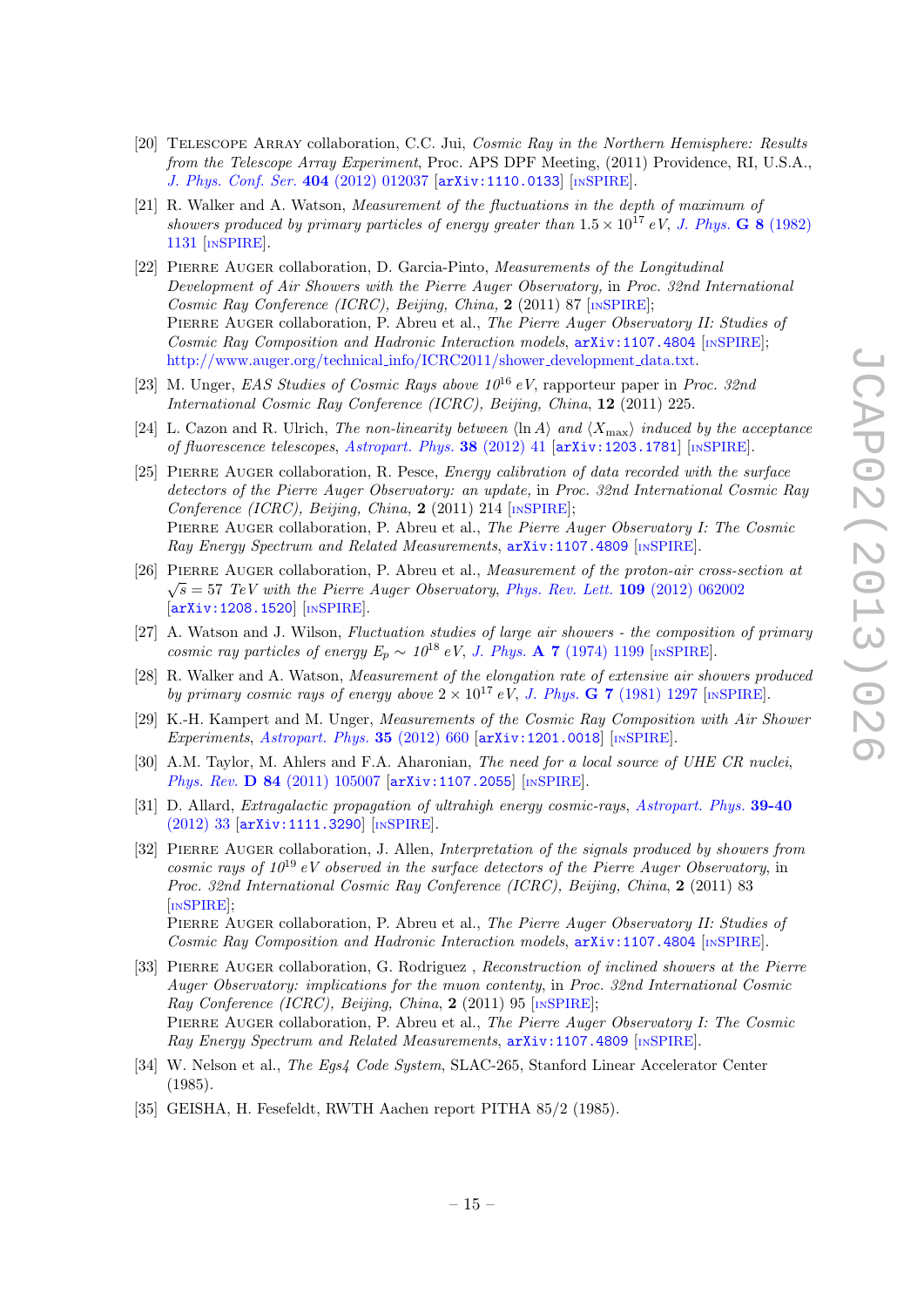#### The Pierre Auger collaboration

<span id="page-19-0"></span>P. Abreu<sup>61</sup>, M. Aglietta<sup>49</sup>, M. Ahlers<sup>90</sup>, E.J. Ahn<sup>78</sup>, I.F.M. Albuquerque<sup>15</sup>, I. Allekotte<sup>1</sup>, J. Allen<sup>82</sup>, P. Allison<sup>84</sup>, A. Almela<sup>11, 7</sup>, J. Alvarez Castillo<sup>54</sup>, J. Alvarez-Muñiz<sup>71</sup>, R. Alves Batista<sup>16</sup>, M. Ambrosio<sup>43</sup>, A. Aminaei<sup>55</sup>, L. Anchordoqui<sup>91</sup>, S. Andringa<sup>61</sup>, T. Antičić<sup>22</sup>, C. Aramo<sup>43</sup>, F. Arqueros<sup>68</sup>, H. Asorey<sup>1</sup>, P. Assis<sup>61</sup>, J. Aublin<sup>28</sup>, M. Ave<sup>71</sup>, M. Avenier<sup>29</sup>, G. Avila<sup>10</sup>, A.M. Badescu<sup>64</sup>, K.B. Barber<sup>12</sup>, A.F. Barbosa<sup>13‡</sup>, R. Bardenet<sup>27</sup>, B. Baughman<sup>84</sup><sup>c</sup>, J. Bäuml<sup>33</sup>, C. Baus<sup>35</sup>, J.J. Beatty<sup>84</sup>, K.H. Becker<sup>32</sup>, A. Bellétoile<sup>31</sup>, J.A. Bellido<sup>12</sup>, S. BenZvi<sup>90</sup>, C. Berat<sup>29</sup>, X. Bertou<sup>1</sup>, P.L. Biermann<sup>36</sup>, P. Billoir<sup>28</sup>, F. Blanco<sup>68</sup>, M. Blanco<sup>28</sup>, C. Bleve<sup>32</sup>, H. Blümer<sup>35, 33</sup>, M. Boháčová $^{24}$ , D. Boncioli $^{44}$ , C. Bonifazi<sup>20</sup>, R. Bonino<sup>49</sup>, N. Borodai<sup>59</sup>, J. Brack<sup>76</sup>, I. Brancus<sup>62</sup>, P. Brogueira<sup>61</sup>, W.C. Brown<sup>77</sup>, P. Buchholz<sup>39</sup>, A. Bueno<sup>70</sup>, L. Buroker<sup>91</sup>, R.E. Burton<sup>74</sup>, M. Buscemi<sup>43</sup>, K.S. Caballero-Mora<sup>71, 85</sup>, B. Caccianiga<sup>42</sup>, L. Caccianiga<sup>28</sup>, L. Caramete<sup>36</sup>, R. Caruso<sup>45</sup>, A. Castellina<sup>49</sup>, G. Cataldi<sup>47</sup>, L. Cazon<sup>61</sup>, R. Cester<sup>46</sup>, S.H. Cheng<sup>85</sup>, A. Chiavassa<sup>49</sup>, J.A. Chinellato<sup>16</sup>, J. Chudoba<sup>24</sup>, M. Cilmo<sup>43</sup>, R.W. Clay<sup>12</sup>, G. Cocciolo<sup>47</sup>, R. Colalillo<sup>43</sup>, L. Collica<sup>42</sup>, M.R. Coluccia<sup>47</sup>, R. Conceição<sup>61</sup>, F. Contreras<sup>9</sup>, H. Cook<sup>72</sup>, M.J. Cooper<sup>12</sup>, J. Coppens<sup>55, 57</sup>, S. Coutu<sup>85</sup>, C.E. Covault<sup>74</sup>, A. Criss<sup>85</sup>, J. Cronin<sup>86</sup>, A. Curutiu<sup>36</sup>, R. Dallier<sup>31, 30</sup>, B. Daniel<sup>16</sup>, S. Dasso<sup>5, 3</sup>, K. Daumiller<sup>33</sup>, B.R. Dawson<sup>12</sup>, R.M. de Almeida<sup>21</sup>, M. De Domenico<sup>45</sup>, S.J. de Jong<sup>55, 57</sup>, G. De La Vega<sup>8</sup>, W.J.M. de Mello Junior<sup>16</sup>, J.R.T. de Mello Neto<sup>20</sup>, I. De Mitri<sup>47</sup>, V. de Souza<sup>14</sup>, K.D. de Vries<sup>56</sup>, L. del Peral<sup>69</sup>, O. Deligny<sup>26</sup>, H. Dembinski<sup>33</sup>, N. Dhital<sup>81</sup>, C. Di Giulio<sup>44</sup>, J.C. Diaz<sup>81</sup>, M.L. Díaz Castro<sup>13</sup>, P.N. Diep<sup>92</sup>, F. Diogo<sup>61</sup>, C. Dobrigkeit <sup>16</sup>, W. Docters<sup>56</sup>, J.C. D'Olivo<sup>54</sup>, P.N. Dong<sup>92, 26</sup>, A. Dorofeev<sup>76</sup>, J.C. dos Anjos<sup>13</sup>, M.T. Dova<sup>4</sup>, D. D'Urso<sup>43</sup>, J. Ebr<sup>24</sup>, R. Engel<sup>33</sup>, M. Erdmann<sup>37</sup>, C.O. Escobar<sup>78, 16</sup>, J. Espadanal<sup>61</sup>, A. Etchegoyen<sup>7, 11</sup>, P. Facal San Luis<sup>86</sup>, H. Falcke<sup>55, 58, 57</sup>, K. Fang<sup>86</sup>, G. Farrar<sup>82</sup>, A.C. Fauth<sup>16</sup>, N. Fazzini<sup>78</sup>, A.P. Ferguson<sup>74</sup>, B. Fick<sup>81</sup>, J.M. Figueira<sup>7</sup>, A. Filevich<sup>7</sup>, A. Filipčič<sup>65, 66</sup>, S. Fliescher<sup>37</sup>, B.D. Fox<sup>87</sup>, C.E. Fracchiolla<sup>76</sup>, E.D. Fraenkel<sup>56</sup>, O. Fratu<sup>64</sup>, U. Fröhlich<sup>39</sup>, B. Fuchs<sup>35</sup>, R. Gaior<sup>28</sup>, R.F. Gamarra<sup>7</sup>, S. Gambetta<sup>40</sup>, B. García<sup>8</sup>, S.T. Garcia Roca<sup>71</sup>, D. Garcia-Gamez<sup>27</sup>, D. Garcia-Pinto<sup>68</sup>, G. Garilli<sup>45</sup>, A. Gascon Bravo<sup>70</sup>, H. Gemmeke<sup>34</sup>, P.L. Ghia<sup>28</sup>, M. Giller<sup>60</sup>, J. Gitto<sup>8</sup>, C. Glaser<sup>37</sup>, H. Glass<sup>78</sup>, G. Golup<sup>1</sup>, F. Gomez Albarracin<sup>4</sup>, M. Gómez Berisso<sup>1</sup>, P.F. Gómez Vitale<sup>10</sup>, P. Gonçalves<sup>61</sup>, J.G. Gonzalez<sup>35</sup>, B. Gookin<sup>76</sup>, A. Gorgi<sup>49</sup>, P. Gorham<sup>87</sup>, P. Gouffon<sup>15</sup>, S. Grebe<sup>55, 57</sup>, N. Griffith<sup>84</sup>, A.F. Grillo<sup>50</sup>, T.D. Grubb<sup>12</sup>, Y. Guardincerri<sup>3</sup>, F. Guarino<sup>43</sup>, G.P. Guedes<sup>17</sup>, P. Hansen<sup>4</sup>, D. Harari<sup>1</sup>, T.A. Harrison<sup>12</sup>, J.L. Harton<sup>76</sup>, A. Haungs<sup>33</sup>, T. Hebbeker<sup>37</sup>, D. Heck<sup>33</sup>, A.E. Herve<sup>12</sup>, G.C. Hill<sup>12</sup>, C. Hojvat<sup>78</sup>, N. Hollon<sup>86</sup>, V.C. Holmes<sup>12</sup>, P. Homola<sup>59</sup>, J.R. Hörandel<sup>55, 57</sup>, P. Horvath<sup>25</sup>, M. Hrabovský<sup>25, 24</sup>, D. Huber<sup>35</sup>, T. Huege<sup>33</sup>, A. Insolia<sup>45</sup>, F. Ionita<sup>86</sup>, S. Jansen<sup>55, 57</sup>, C. Jarne<sup>4</sup>, S. Jiraskova<sup>55</sup>, M. Josebachuili<sup>7</sup>, K. Kadija<sup>22</sup>, K.H. Kampert<sup>32</sup>, P. Karhan<sup>23</sup>, P. Kasper<sup>78</sup>, I. Katkov<sup>35</sup>, B. Kégl<sup>27</sup>, B. Keilhauer<sup>33</sup>, A. Keivani<sup>80</sup>, J.L. Kelley<sup>55</sup>, E. Kemp<sup>16</sup>, R.M. Kieckhafer<sup>81</sup>, H.O. Klages<sup>33</sup>, M. Kleifges<sup>34</sup>, J. Kleinfeller<sup>9, 33</sup>, J. Knapp<sup>72</sup>, K. Kotera<sup>86</sup>, R. Krause<sup>37</sup>, N. Krohm<sup>32</sup>, O. Krömer<sup>34</sup>, D. Kruppke-Hansen<sup>32</sup>, D. Kuempel<sup>37, 39</sup>, J.K. Kulbartz<sup>38</sup>, N. Kunka<sup>34</sup>, G. La Rosa<sup>48</sup>, D. LaHurd<sup>74</sup>, L. Latronico<sup>49</sup>, R. Lauer<sup>89</sup>, M. Lauscher<sup>37</sup>, P. Lautridou<sup>31</sup>, S. Le Coz<sup>29</sup>, M.S.A.B. Leão<sup>19</sup>, D. Lebrun<sup>29</sup>, P. Lebrun<sup>78</sup>, M.A. Leigui de Oliveira<sup>19</sup>, A. Letessier-Selvon<sup>28</sup>, I. Lhenry-Yvon<sup>26</sup>, K. Link<sup>35</sup>, R. López<sup>51</sup>, A. Lopez Agüera<sup>71</sup>, K. Louedec<sup>29, 27</sup>, J. Lozano Bahilo<sup>70</sup>, L. Lu<sup>72</sup>, A. Lucero<sup>7</sup>, M. Ludwig<sup>35</sup>, H. Lyberis<sup>20, 26</sup>, M.C. Maccarone<sup>48</sup>, C. Macolino<sup>28</sup>, M. Malacari<sup>12</sup>, S. Maldera<sup>49</sup>, J. Maller<sup>31</sup>, D. Mandat<sup>24</sup>, P. Mantsch<sup>78</sup>, A.G. Mariazzi<sup>4</sup>, J. Marin<sup>9, 49</sup>, V. Marin<sup>31</sup>, I.C. Maris<sup>28</sup>, H.R. Marquez Falcon<sup>53</sup>, G. Marsella<sup>47</sup>, D. Martello<sup>47</sup>, L. Martin<sup>31, 30</sup>, H. Martinez<sup>52</sup>, O. Martínez Bravo<sup>51</sup>, D. Martraire<sup>26</sup>, J.J. Masías Meza<sup>3</sup>, H.J. Mathes<sup>33</sup>, J. Matthews<sup>80</sup>, J.A.J. Matthews<sup>89</sup>, G. Matthiae<sup>44</sup>, D. Maurel<sup>33</sup>, D. Maurizio<sup>13, 46</sup>, E. Mayotte<sup>75</sup>, P.O. Mazur<sup>78</sup>, G. Medina-Tanco<sup>54</sup>, M. Melissas<sup>35</sup>, D. Melo<sup>7</sup>, E. Menichetti<sup>46</sup>, A. Menshikov<sup>34</sup>, S. Messina<sup>56</sup>, R. Meyhandan<sup>87</sup>, S. Mićanović<sup>22</sup>, M.I. Micheletti<sup>6</sup>, L. Middendorf<sup>37</sup>, I.A. Minaya<sup>68</sup>, L. Miramonti<sup>42</sup>, B. Mitrica<sup>62</sup>, L. Molina-Bueno<sup>70</sup>, S. Mollerach<sup>1</sup>, M. Monasor<sup>86</sup>, D. Monnier Ragaigne<sup>27</sup>, F. Montanet<sup>29</sup>, B. Morales<sup>54</sup>, C. Morello<sup>49</sup>, J.C. Moreno<sup>4</sup>, M. Mostafá<sup>76</sup>, C.A. Moura<sup>19</sup>, M.A. Muller<sup>16</sup>, G. Müller<sup>37</sup>, M. Münchmeyer<sup>28</sup>, R. Mussa<sup>46</sup>, G. Navarra<sup>49‡</sup>, J.L. Navarro<sup>70</sup>, S. Navas<sup>70</sup>, P. Necesal<sup>24</sup>, L. Nellen<sup>54</sup>, A. Nelles<sup>55, 57</sup>, J. Neuser<sup>32</sup>, P.T. Nhung<sup>92</sup>, M. Niechciol<sup>39</sup>, L. Niemietz<sup>32</sup>, N. Nierstenhoefer<sup>32</sup>, T. Niggemann<sup>37</sup>, D. Nitz<sup>81</sup>, D. Nosek<sup>23</sup>, L. Nožka<sup>24</sup>, J. Oehlschläger<sup>33</sup>, A. Olinto<sup>86</sup>, M. Oliveira<sup>61</sup>, M. Ortiz<sup>68</sup>, N. Pacheco<sup>69</sup>,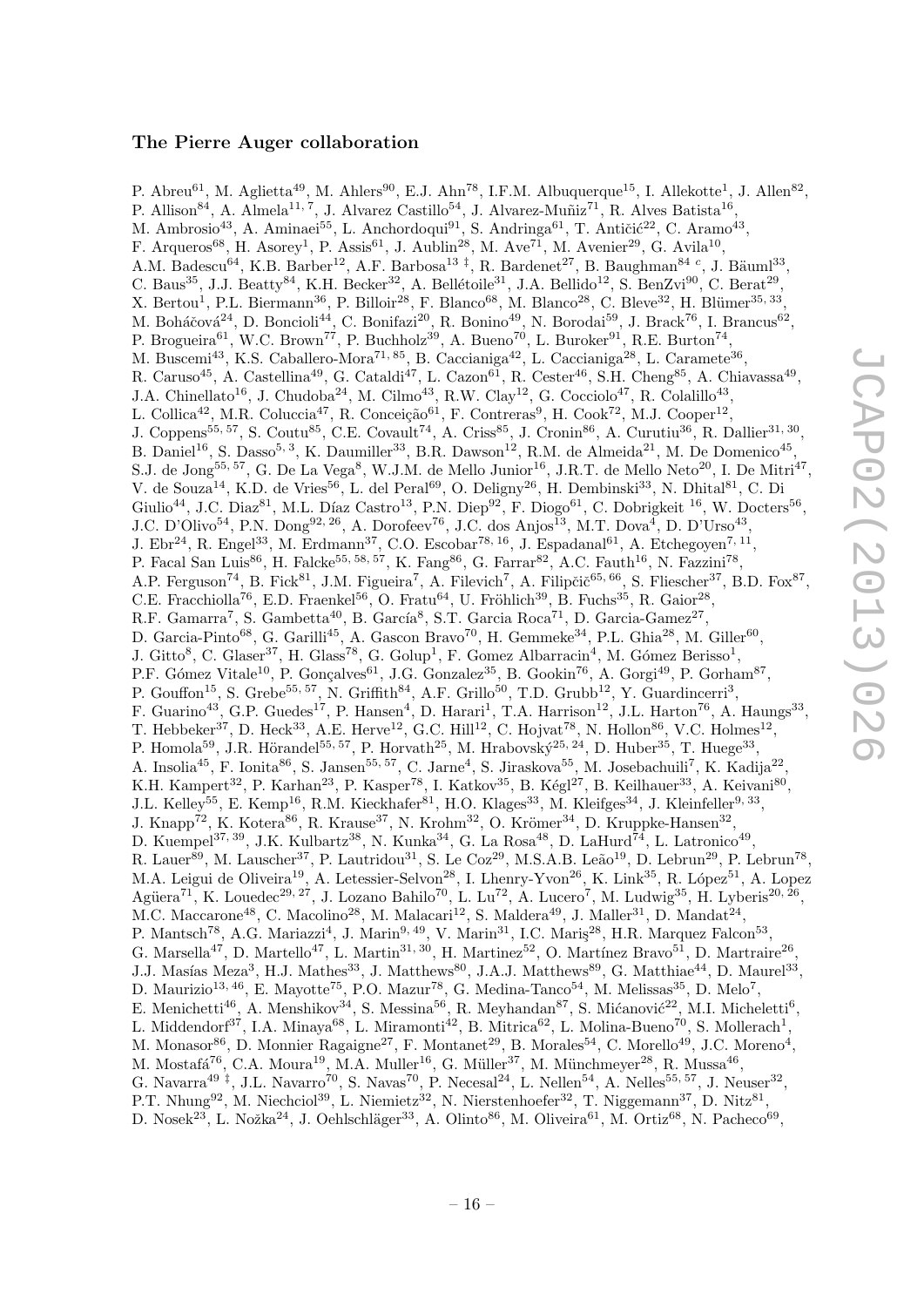D. Pakk Selmi-Dei<sup>16</sup>, M. Palatka<sup>24</sup>, J. Pallotta<sup>2</sup>, N. Palmieri<sup>35</sup>, G. Parente<sup>71</sup>, A. Parra<sup>71</sup>, S. Pastor<sup>67</sup>, T. Paul<sup>91, 83</sup>, M. Pech<sup>24</sup>, J. Pękala<sup>59</sup>, R. Pelayo<sup>51, 71</sup>, I.M. Pepe<sup>18</sup>, L. Perrone<sup>47</sup>, R. Pesce<sup>40</sup>, E. Petermann<sup>88</sup>, S. Petrera<sup>41</sup>, A. Petrolini<sup>40</sup>, Y. Petrov<sup>76</sup>, C. Pfendner<sup>90</sup>, R. Piegaia<sup>3</sup>, T. Pierog<sup>33</sup>, P. Pieroni<sup>3</sup>, M. Pimenta<sup>61</sup>, V. Pirronello<sup>45</sup>, M. Platino<sup>7</sup>, M. Plum<sup>37</sup>, V.H. Ponce<sup>1</sup>, M. Pontz<sup>39</sup>, A. Porcelli<sup>33</sup>, P. Privitera<sup>86</sup>, M. Prouza<sup>24</sup>, E.J. Quel<sup>2</sup>, S. Querchfeld<sup>32</sup>, J. Rautenberg<sup>32</sup>, O. Ravel<sup>31</sup>, D. Ravignani<sup>7</sup>, B. Revenu<sup>31</sup>, J. Ridky<sup>24</sup>, S. Riggi<sup>48, 71</sup>, M. Risse<sup>39</sup>, P. Ristori<sup>2</sup>, H. Rivera<sup>42</sup>, V. Rizi<sup>41</sup>, J. Roberts<sup>82</sup>, W. Rodrigues de Carvalho<sup>71</sup>, I. Rodriguez Cabo<sup>71</sup>, G. Rodriguez Fernandez<sup>44, 71</sup>, J. Rodriguez Martino<sup>9</sup>, J. Rodriguez Rojo<sup>9</sup>, M.D. Rodríguez-Frías<sup>69</sup>, G. Ros<sup>69</sup>, J. Rosado<sup>68</sup>, T. Rossler<sup>25</sup>, M. Roth<sup>33</sup>, B. Rouillé-d'Orfeuil<sup>86</sup>, E. Roulet<sup>1</sup>, A.C. Rovero<sup>5</sup>, C. Rühle<sup>34</sup>, S.J. Saffi<sup>12</sup>, A. Saftoiu<sup>62</sup>, F. Salamida<sup>26</sup>, H. Salazar<sup>51</sup>, F. Salesa Greus<sup>76</sup>, G. Salina<sup>44</sup>, F. Sánchez<sup>7</sup>, C.E. Santo<sup>61</sup>, E. Santos<sup>61</sup>, E.M. Santos<sup>20</sup>, F. Sarazin<sup>75</sup>, B. Sarkar<sup>32</sup>, R. Sato<sup>9</sup>, N. Scharf<sup>37</sup>, V. Scherini<sup>42</sup>, H. Schieler<sup>33</sup>, P. Schiffer<sup>38</sup>, A. Schmidt<sup>34</sup>, O. Scholten<sup>56</sup>, H. Schoorlemmer<sup>55, 57</sup>, J. Schovancova<sup>24</sup>, P. Schovánek<sup>24</sup>, F. Schröder<sup>33</sup>, J. Schulz<sup>55</sup>, D. Schuster<sup>75</sup>, S.J. Sciutto<sup>4</sup>, M. Scuderi<sup>45</sup>, A. Segreto<sup>48</sup>, M. Settimo<sup>39, 47</sup>, A. Shadkam<sup>80</sup>, R.C. Shellard<sup>13</sup>, I. Sidelnik<sup>1</sup>, G. Sigl<sup>38</sup>, O. Sima<sup>63</sup>, A. Śmiałkowski<sup>60</sup>, R. Šmída<sup>33</sup>, G.R. Snow<sup>88</sup>, P. Sommers<sup>85</sup>, J. Sorokin<sup>12</sup>, H. Spinka<sup>73, 78</sup>, R. Squartini<sup>9</sup>, Y.N. Srivastava<sup>83</sup>, S. Stanič<sup>66</sup>, J. Stapleton<sup>84</sup>, J. Stasielak<sup>59</sup>, M. Stephan<sup>37</sup>, M. Straub<sup>37</sup>, A. Stutz<sup>29</sup>, F. Suarez<sup>7</sup>, T. Suomijärvi<sup>26</sup>, A.D. Supanitsky<sup>5</sup>, T. Šuša<sup>22</sup>, M.S. Sutherland<sup>80</sup>, J. Swain<sup>83</sup>, Z. Szadkowski<sup>60</sup>, M. Szuba<sup>33</sup>, A. Tapia<sup>7</sup>, M. Tartare<sup>29</sup>, O. Taşcău<sup>32</sup>, R. Tcaciuc<sup>39</sup>, N.T. Thao<sup>92</sup>, D. Thomas<sup>76</sup>, J. Tiffenberg<sup>3</sup>, C. Timmermans<sup>57, 55</sup>, W. Tkaczyk<sup>60‡</sup>, C.J. Todero Peixoto<sup>14</sup>, G. Toma<sup>62</sup>, L. Tomankova<sup>24</sup>, B. Tomé<sup>61</sup>, A. Tonachini<sup>46</sup>, G. Torralba Elipe<sup>71</sup>, D. Torres Machado<sup>31</sup>, P. Travnicek<sup>24</sup>, D.B. Tridapalli<sup>15</sup>, E. Trovato<sup>45</sup>, M. Tueros<sup>71</sup>, R. Ulrich<sup>33</sup>, M. Unger<sup>33</sup>, M. Urban<sup>27</sup>, J.F. Valdés Galicia<sup>54</sup>, I. Valiño<sup>71</sup>, L. Valore<sup>43</sup>, G. van Aar<sup>55</sup>, A.M. van den Berg<sup>56</sup>, S. van Velzen<sup>55</sup>, A. van Vliet<sup>38</sup>, E. Varela<sup>51</sup>, B. Vargas Cárdenas<sup>54</sup>, G. Varner<sup>87</sup>, J.R. Vázquez<sup>68</sup>, R.A. Vázquez<sup>71</sup>, D. Veberič<sup>66, 65</sup>, V. Verzi<sup>44</sup>, J. Vicha<sup>24</sup>, M. Videla<sup>8</sup>, L. Villaseñor<sup>53</sup>, H. Wahlberg<sup>4</sup>, P. Wahrlich<sup>12</sup>, O. Wainberg<sup>7, 11</sup>, D. Walz<sup>37</sup>, A.A. Watson<sup>72</sup>, M. Weber<sup>34</sup>, K. Weidenhaupt<sup>37</sup>, A. Weindl<sup>33</sup>, F. Werner<sup>33</sup>, S. Westerhoff<sup>90</sup>, B.J. Whelan<sup>85</sup>, A. Widom<sup>83</sup>, G. Wieczorek<sup>60</sup>, L. Wiencke<sup>75</sup>, B. Wilczyńska<sup>59‡</sup>, H. Wilczyński<sup>59</sup>, M. Will<sup>33</sup>, C. Williams<sup>86</sup>, T. Winchen<sup>37</sup>, M. Wommer<sup>33</sup>, B. Wundheiler<sup>7</sup>, T. Yamamoto<sup>86 a</sup>, T. Yapici<sup>81</sup>, P. Younk<sup>79, 39</sup>, G. Yuan<sup>80</sup>, A. Yushkov<sup>71</sup>, B. Zamorano Garcia<sup>70</sup>, E. Zas<sup>71</sup>, D. Zavrtanik<sup>66, 65</sup>, M. Zavrtanik<sup>65, 66</sup>, I. Zaw<sup>82</sup><sup>d</sup>, A. Zepeda<sup>52</sup><sup>b</sup>, J. Zhou<sup>86</sup>, Y. Zhu<sup>34</sup>, M. Zimbres Silva<sup>32, 16</sup>, M. Ziolkowski<sup>39</sup>

<sup>1</sup> Centro Atómico Bariloche and Instituto Balseiro (CNEA-UNCuyo-CONICET), San Carlos de Bariloche, Argentina

<sup>2</sup> Centro de Investigaciones en Láseres y Aplicaciones, CITEDEF and CONICET, Argentina

 $3$  Departamento de Física, FCEyN, Universidad de Buenos Aires y CONICET, Argentina

4 IFLP, Universidad Nacional de La Plata and CONICET, La Plata, Argentina

<sup>5</sup> Instituto de Astronomía y Física del Espacio (CONICET-UBA), Buenos Aires, Argentina

<sup>6</sup> Instituto de Física de Rosario (IFIR) - CONICET/U.N.R. and Facultad de Ciencias Bioquímicas y Farmacéuticas U.N.R., Rosario, Argentina

<sup>7</sup> Instituto de Tecnologías en Detección y Astropartículas (CNEA, CONICET, UNSAM), Buenos Aires, Argentina

<sup>8</sup> National Technological University, Faculty Mendoza (CONICET/CNEA), Mendoza, Argentina

- $9$  Observatorio Pierre Auger, Malargüe, Argentina
- $10$  Observatorio Pierre Auger and Comisión Nacional de Energía Atómica, Malargüe, Argentina
- $11$  Universidad Tecnológica Nacional Facultad Regional Buenos Aires, Buenos Aires, Argentina
- <sup>12</sup> University of Adelaide, Adelaide, S.A., Australia
- <sup>13</sup> Centro Brasileiro de Pesquisas Fisicas, Rio de Janeiro, RJ, Brazil
- $^\mathrm{14}$ Universidade de São Paulo, Instituto de Física, São Carlos, SP, Brazil
- $^{15}\,$ Universidade de São Paulo, Instituto de Física, São Paulo, SP, Brazil
- <sup>16</sup> Universidade Estadual de Campinas, IFGW, Campinas, SP, Brazil
- <sup>17</sup> Universidade Estadual de Feira de Santana, Brazil
- <sup>18</sup> Universidade Federal da Bahia, Salvador, BA, Brazil
- $19$  Universidade Federal do ABC, Santo André, SP, Brazil
- $^{20}$  Universidade Federal do Rio de Janeiro, Instituto de Física, Rio de Janeiro, R.J. Brazil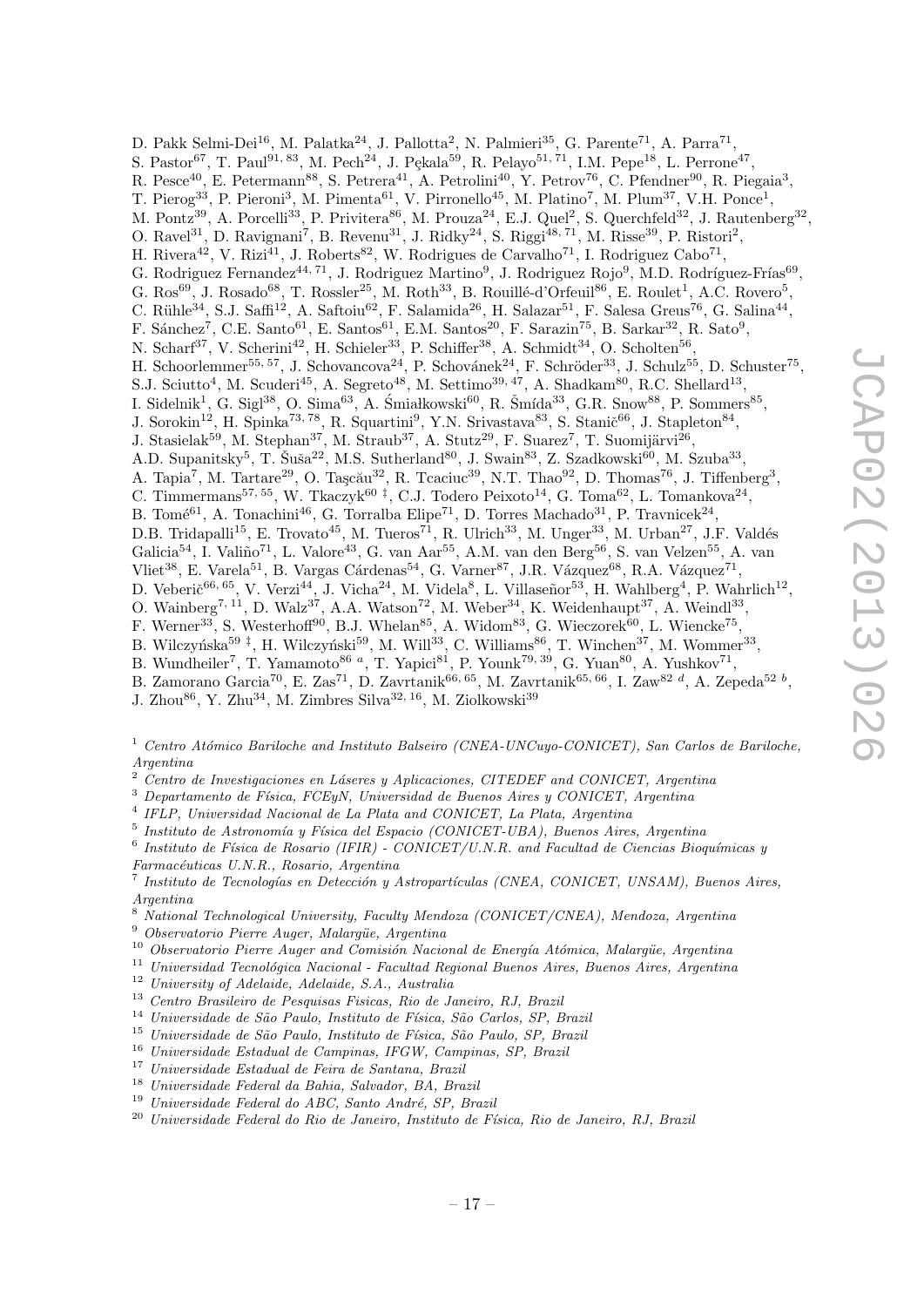- Universidade Federal Fluminense, EEIMVR, Volta Redonda, RJ, Brazil
- Rudjer Bošković Institute, 10000 Zagreb, Croatia
- <sup>23</sup> Charles University, Faculty of Mathematics and Physics, Institute of Particle and Nuclear Physics, Prague, Czech Republic
- <sup>24</sup> Institute of Physics of the Academy of Sciences of the Czech Republic, Prague, Czech Republic
- Palacky University, RCPTM, Olomouc, Czech Republic
- <sup>26</sup> Institut de Physique Nucléaire d'Orsay (IPNO), Université Paris 11, CNRS-IN2P3, Orsay, France
- Laboratoire de l'Accélérateur Linéaire (LAL), Université Paris 11, CNRS-IN2P3, France
- $^{28}$  Laboratoire de Physique Nucléaire et de Hautes Energies (LPNHE), Universités Paris 6 et Paris 7, CNRS-IN2P3, Paris, France
- Laboratoire de Physique Subatomique et de Cosmologie (LPSC), Université Joseph Fourier Grenoble, CNRS-IN2P3, Grenoble INP, France
- <sup>30</sup> Station de Radioastronomie de Nançay, Observatoire de Paris, CNRS/INSU, France
- SUBATECH, École des Mines de Nantes, CNRS-IN2P3, Université de Nantes, France
- Bergische Universität Wuppertal, Wuppertal, Germany
- Karlsruhe Institute of Technology Campus North Institut für Kernphysik, Karlsruhe, Germany
- Karlsruhe Institute of Technology Campus North Institut für Prozessdatenverarbeitung und Elektronik, Karlsruhe, Germany
- Karlsruhe Institute of Technology Campus South Institut für Experimentelle Kernphysik (IEKP), Karlsruhe, Germany
- Max-Planck-Institut für Radioastronomie, Bonn, Germany
- RWTH Aachen University, III. Physikalisches Institut A, Aachen, Germany
- Universität Hamburg, Hamburg, Germany
- <sup>39</sup> Universität Siegen, Siegen, Germany
- $^{40}$  Dipartimento di Fisica dell'Università and INFN, Genova, Italy
- $^{41}$  Università dell'Aquila and INFN, L'Aquila, Italy
- Università di Milano and Sezione INFN, Milan, Italy
- <sup>43</sup> Università di Napoli "Federico II" and Sezione INFN, Napoli, Italy
- Università di Roma II "Tor Vergata" and Sezione INFN, Roma, Italy
- Università di Catania and Sezione INFN, Catania, Italy
- Università di Torino and Sezione INFN, Torino, Italy
- Dipartimento di Matematica e Fisica "E. De Giorgi" dell'Università del Salento and Sezione INFN, Lecce, Italy
- Istituto di Astrofisica Spaziale e Fisica Cosmica di Palermo (INAF), Palermo, Italy
- <sup>49</sup> Istituto di Fisica dello Spazio Interplanetario (INAF), Università di Torino and Sezione INFN, Torino, Italy
- INFN, Laboratori Nazionali del Gran Sasso, Assergi (L'Aquila), Italy
- Benemérita Universidad Autónoma de Puebla, Puebla, Mexico
- Centro de Investigación y de Estudios Avanzados del IPN (CINVESTAV), México, Mexico
- Universidad Michoacana de San Nicolas de Hidalgo, Morelia, Michoacan, Mexico
- Universidad Nacional Autonoma de Mexico, Mexico, D.F., Mexico
- IMAPP, Radboud University Nijmegen, Netherlands
- Kernfysisch Versneller Instituut, University of Groningen, Groningen, Netherlands
- Nikhef, Science Park, Amsterdam, Netherlands
- ASTRON, Dwingeloo, Netherlands
- Institute of Nuclear Physics PAN, Krakow, Poland
- University of Lódź, Lódź, Poland
- LIP and Instituto Superior Técnico, Technical University of Lisbon, Portugal
- 'Horia Hulubei' National Institute for Physics and Nuclear Engineering, Bucharest- Magurele, Romania
- University of Bucharest, Physics Department, Romania
- University Politehnica of Bucharest, Romania
- J. Stefan Institute, Ljubljana, Slovenia
- Laboratory for Astroparticle Physics, University of Nova Gorica, Slovenia
- Institut de Física Corpuscular, CSIC-Universitat de València, Valencia, Spain
- Universidad Complutense de Madrid, Madrid, Spain
- Universidad de Alcalá, Alcalá de Henares (Madrid), Spain
- Universidad de Granada and C.A.F.P.E., Granada, Spain
- Universidad de Santiago de Compostela, Spain